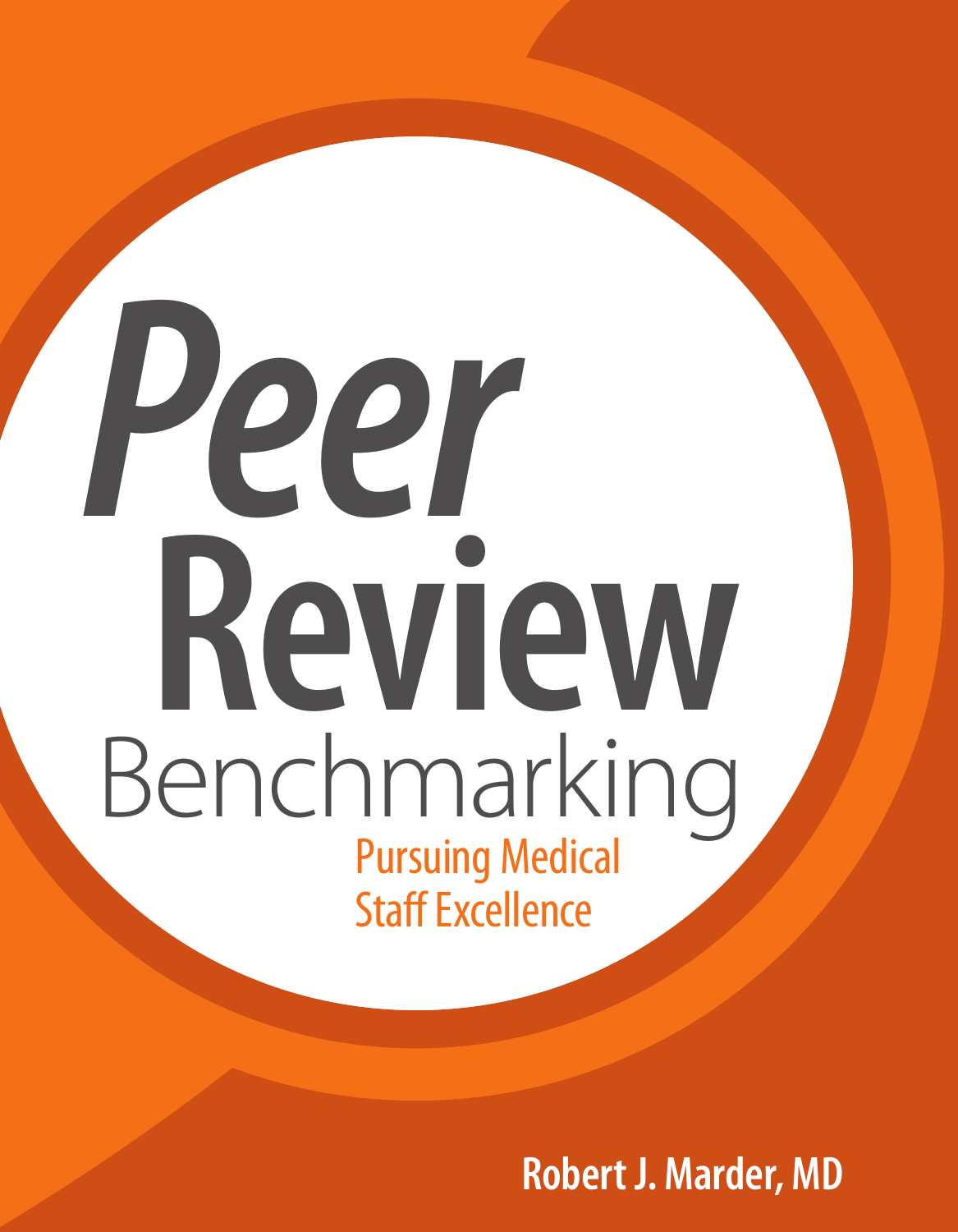# Peer Review Benchmarking: Pursuing Medical Staff Excellence

Robert Marder, MD

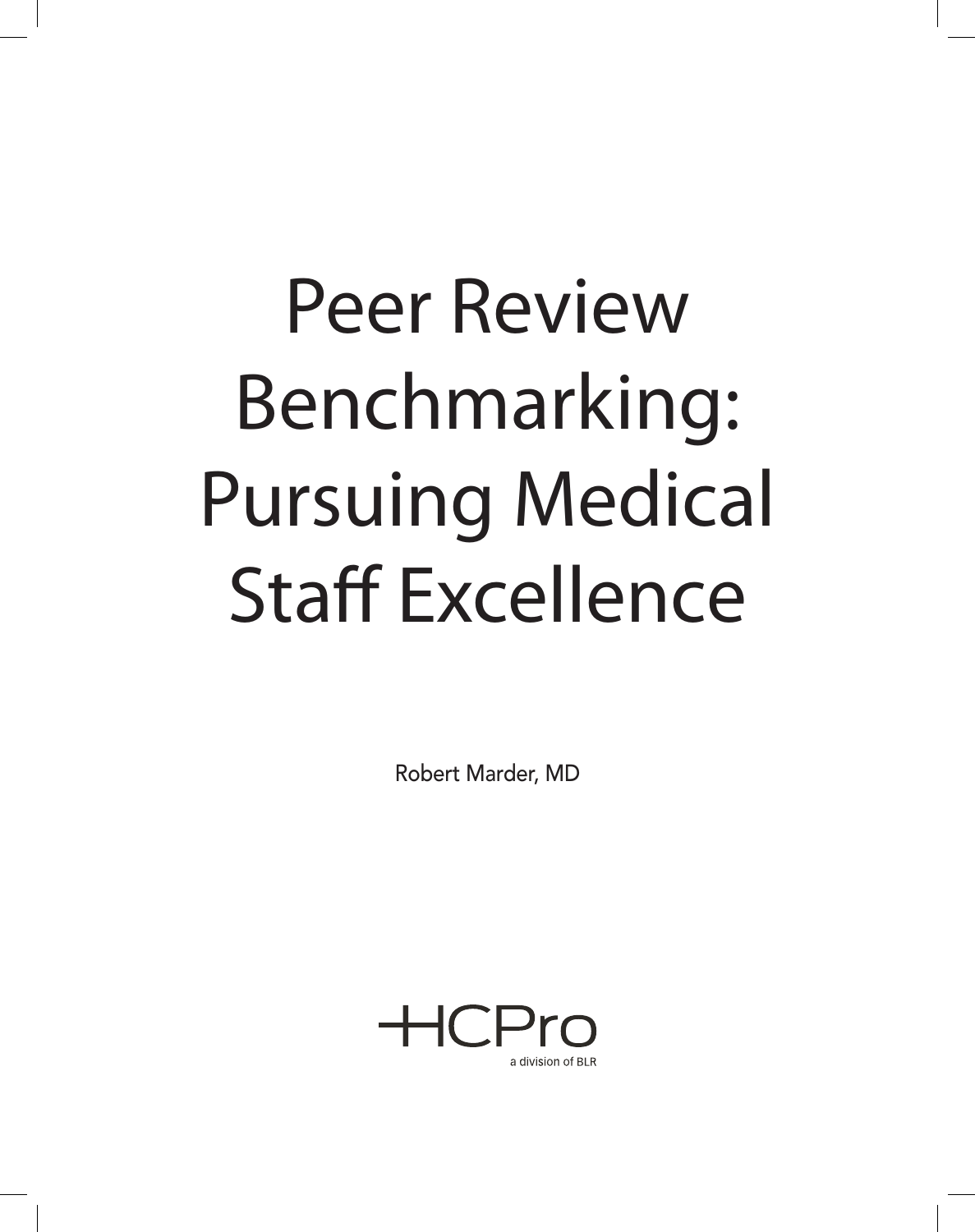*Peer Review Benchmarking: Pursuing Medical Staff Excellence* is published by HCPro, a division of BLR.

Copyright © 2016 HCPro, a division of BLR

All rights reserved. Printed in the United States of America. 5 4 3 2 1

### ISBN: 978-1-68308-107-4

No part of this publication may be reproduced, in any form or by any means, without prior written consent of HCPro or the Copyright Clearance Center (978-750-8400). Please notify us immediately if you have received an unauthorized copy.

HCPro provides information resources for the healthcare industry.

HCPro is not affiliated in any way with The Joint Commission, which owns the JCAHO and Joint Commission trademarks.

Robert Marder, MD, Author Karen Kondilis, Managing Editor Erin Callahan, Vice President, Product Development & Content Strategy Elizabeth Petersen, Executive Vice President, Healthcare Matt Sharpe, Production Supervisor Vincent Skyers, Design Services Director Vicki McMahan, Sr. Graphic Designer Jake Kottke, Layout/Graphic Design Reggie Cunningham, Cover Designer

Advice given is general. Readers should consult professional counsel for specific legal, ethical, or clinical questions.

Arrangements can be made for quantity discounts. For more information, contact: HCPro 100 Winners Circle Suite 300 Brentwood, TN 37027 Telephone: 800-650-6787 or 781-639-1872 Fax: 800-785-9212 Email: *customerservice@hcpro.com*

Visit HCPro online at *www.hcpro.com* and *www.hcmarketplace.com*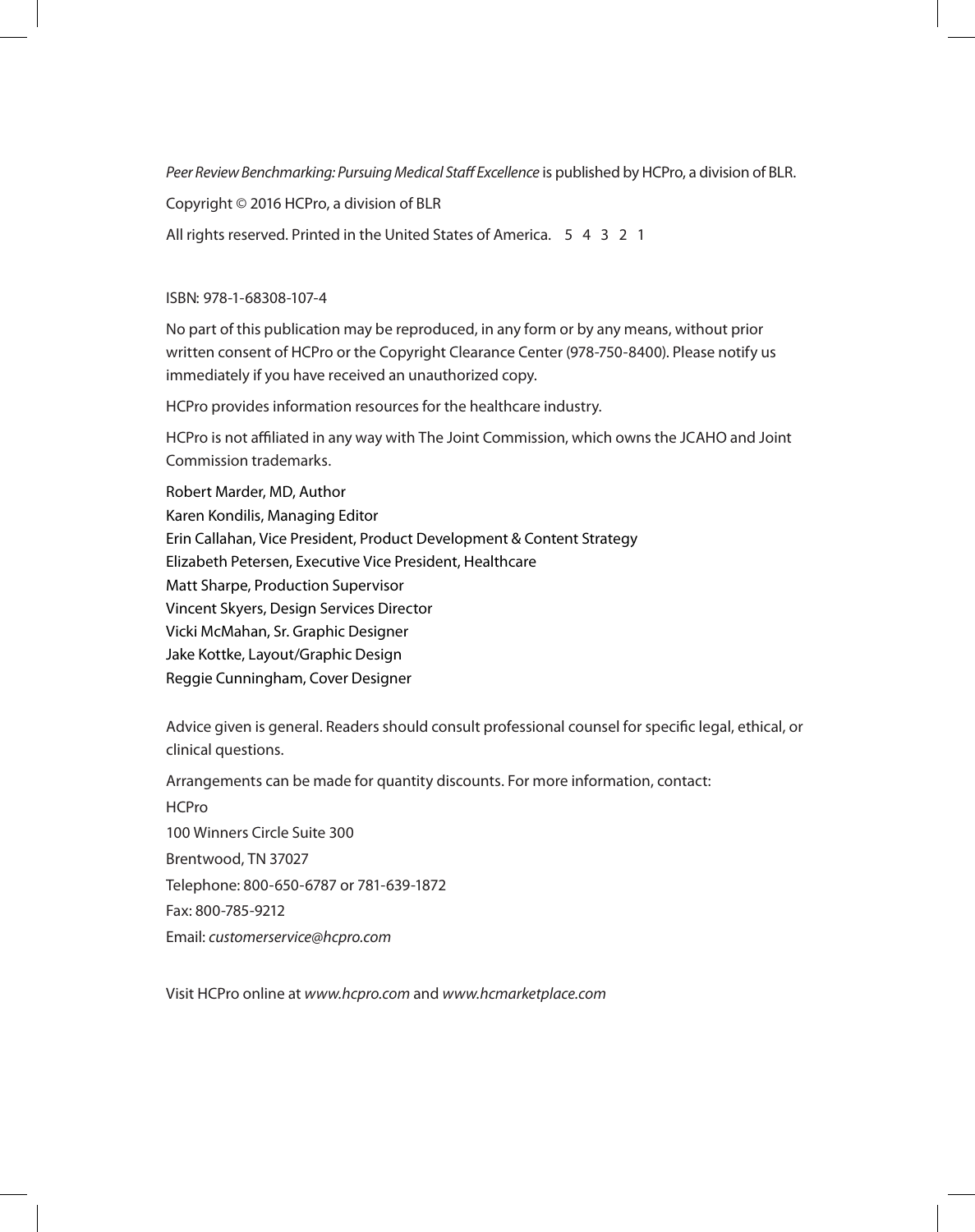

| Chapter 1: Peer Review Redesign in the 20th and 21st Centuries: A                                                                           |  |  |
|---------------------------------------------------------------------------------------------------------------------------------------------|--|--|
|                                                                                                                                             |  |  |
|                                                                                                                                             |  |  |
| Movement Toward a Positive Peer Review Culture  23                                                                                          |  |  |
| Chapter 2: Moving From a Punitive to Positive Culture: Peer Review's<br>Role in Physician Performance Improvement, Patient Safety, and Risk |  |  |
|                                                                                                                                             |  |  |
|                                                                                                                                             |  |  |
| Linking Performance Improvement Values to Actions 28                                                                                        |  |  |
| Recognizing and Managing Physician and Organizational Subcultures35                                                                         |  |  |
|                                                                                                                                             |  |  |
| Chapter 3: Quantifying Peer Review: Practical Approaches for Measuring                                                                      |  |  |
|                                                                                                                                             |  |  |
|                                                                                                                                             |  |  |
|                                                                                                                                             |  |  |
| Educating Oversight Bodies on Peer Review Program Data 62                                                                                   |  |  |
| Chapter 4: Case Studies Overview: Description of Case Study Goals,                                                                          |  |  |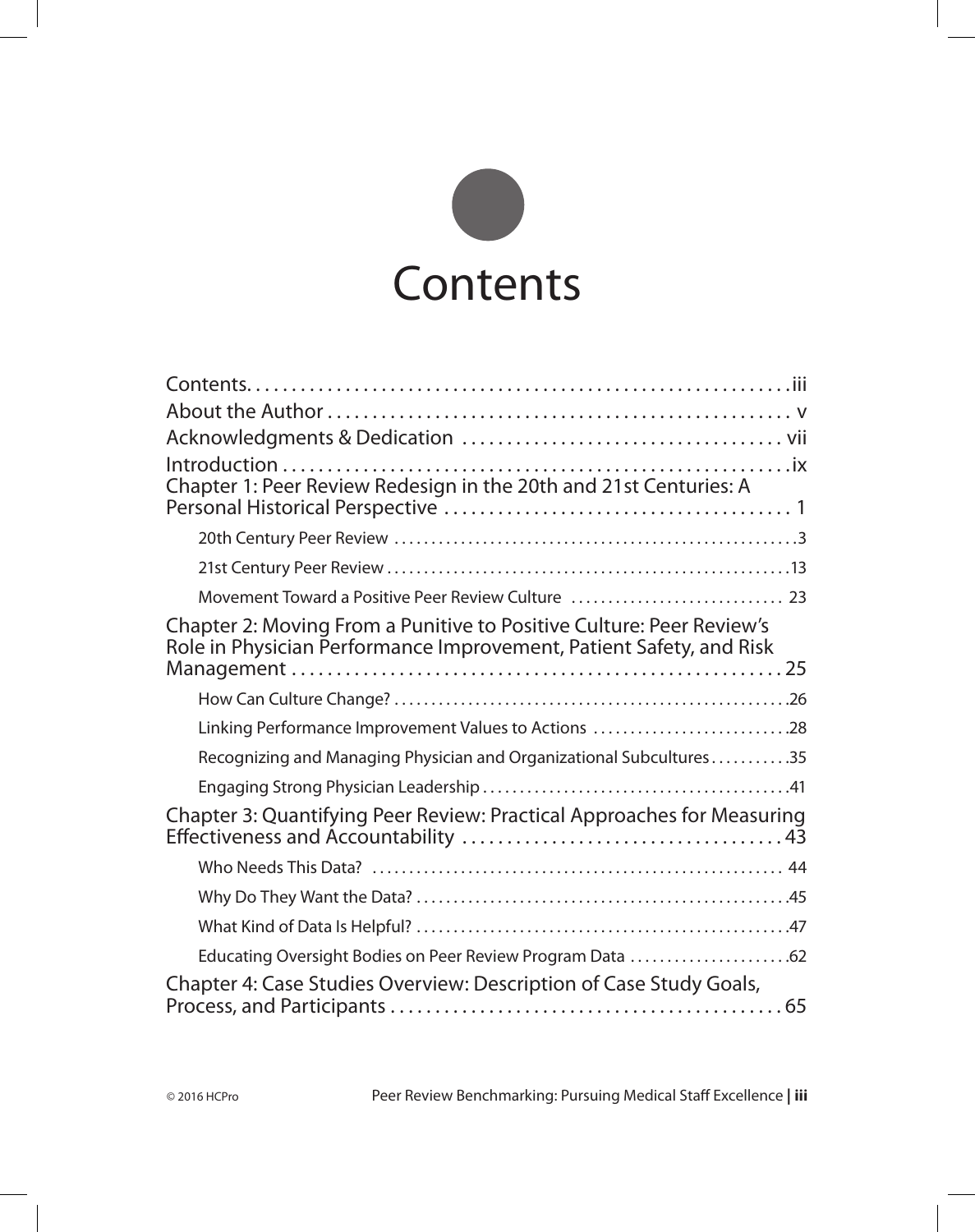# Contents

|                                                                                                                    | Case Study 1: Engaged Leaders Can Drive Change79                  |  |
|--------------------------------------------------------------------------------------------------------------------|-------------------------------------------------------------------|--|
|                                                                                                                    |                                                                   |  |
|                                                                                                                    |                                                                   |  |
|                                                                                                                    |                                                                   |  |
|                                                                                                                    |                                                                   |  |
|                                                                                                                    |                                                                   |  |
|                                                                                                                    | Case Study 7: A Large Organization With a Big Culture Change 133  |  |
|                                                                                                                    |                                                                   |  |
|                                                                                                                    | Case Study 9: A Common Medical Staff With Different Cultures  153 |  |
|                                                                                                                    |                                                                   |  |
| Chapter 6: Peer Review Program Self-Assessment: Aggregate Results<br>and Analysis From Case Study Participants 173 |                                                                   |  |
|                                                                                                                    |                                                                   |  |
|                                                                                                                    |                                                                   |  |
|                                                                                                                    |                                                                   |  |
|                                                                                                                    | Comparison of Pre-Redesign Survey vs. Current Survey Results  177 |  |
|                                                                                                                    |                                                                   |  |
|                                                                                                                    |                                                                   |  |
|                                                                                                                    |                                                                   |  |
|                                                                                                                    |                                                                   |  |
|                                                                                                                    |                                                                   |  |
|                                                                                                                    |                                                                   |  |
|                                                                                                                    |                                                                   |  |
|                                                                                                                    |                                                                   |  |
|                                                                                                                    |                                                                   |  |
|                                                                                                                    |                                                                   |  |
|                                                                                                                    |                                                                   |  |
|                                                                                                                    |                                                                   |  |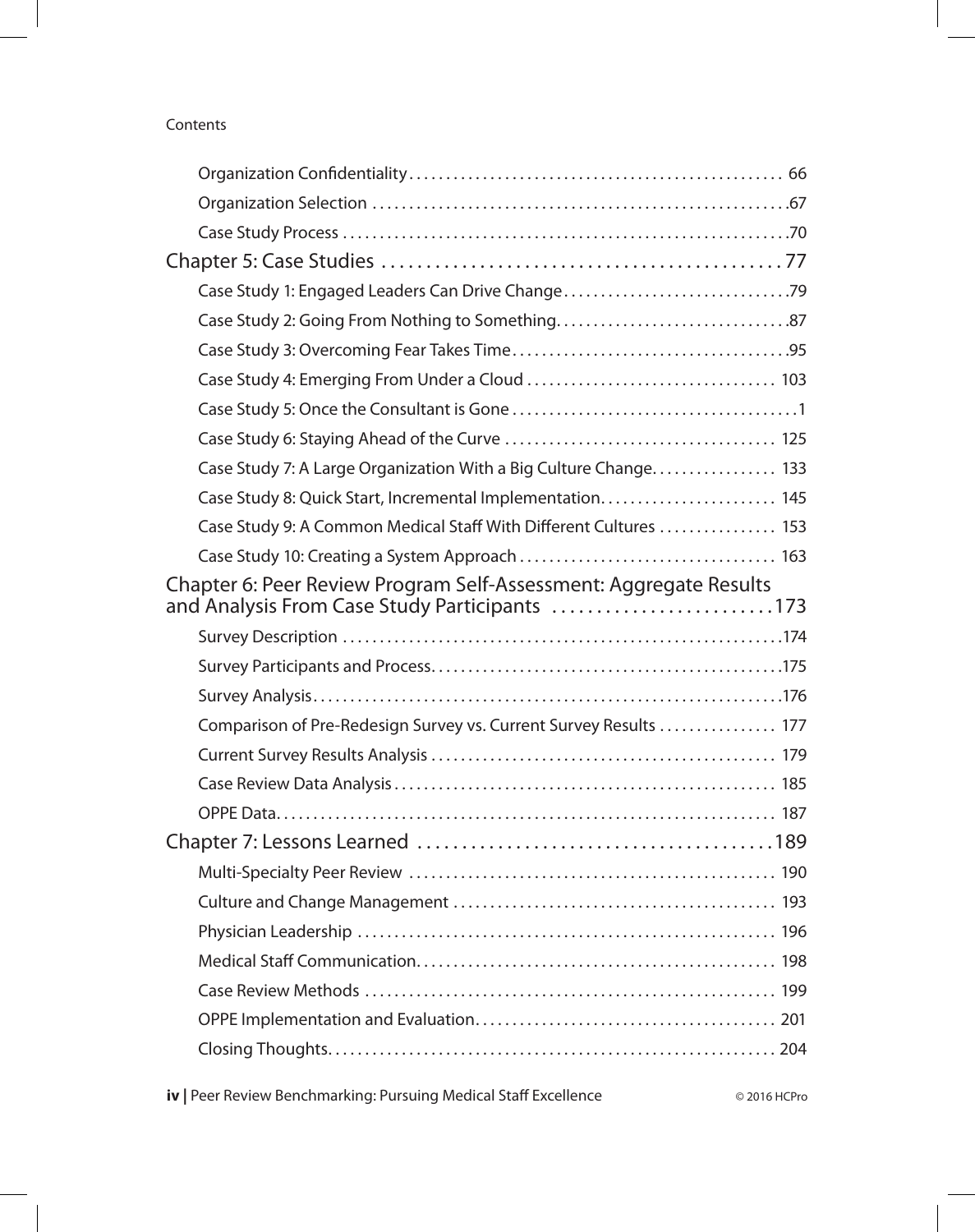# About the Author

# **Robert Marder, MD**



Robert Marder, MD, is president of Robert J. Marder Consulting, LLC (*www.robertjmarderconsulting.com*). He brings more than 30 years of healthcare leadership, management, and consulting experience to his work with physicians, hospitals, and healthcare organizations nationwide. A highly respected speaker, consultant, and author, he has helped hundreds of hospital medical staffs evaluate and improve their approach

to peer review and physician performance measurement. He has authored numerous books on peer review for HCPro, including all three editions of *Effective Peer Review.* He is an editorial advisory board member for *Medical Staff Briefing.*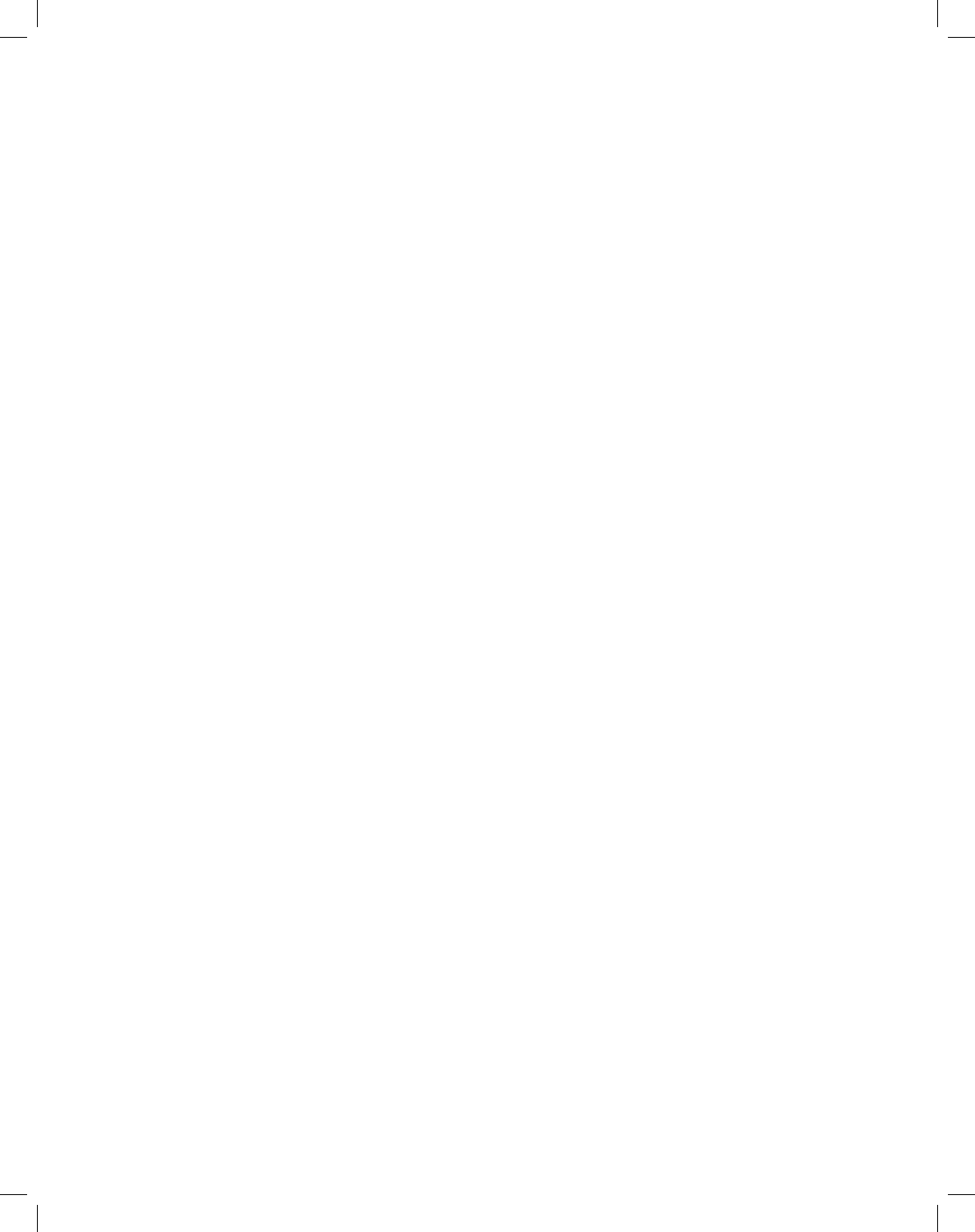

I would like to thank all of the participants in the case studies for this book, whom I cannot name individually due to their organizations' requests for anonymity. I also wish to thank The Greeley Company for the opportunity it provided me to engage in this work for a substantial proportion of my consulting career.

I would like to dedicate this book to my loving wife of 39 years, Susanne, through whom God's grace and love is even more evident as we continue on our journey together facing her affliction with Alzheimer's disease.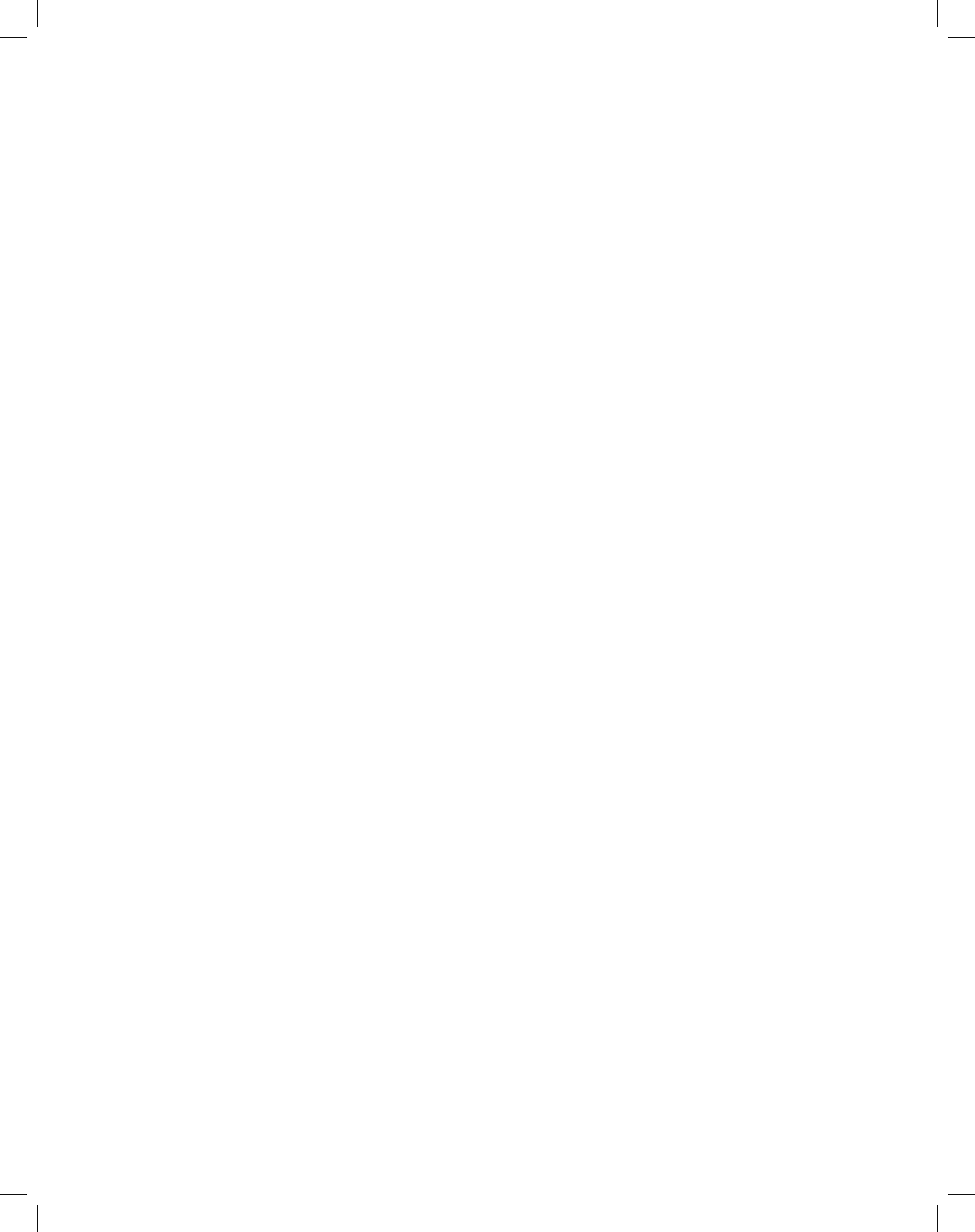

Apart from enjoying the benefits of Medicare and senior citizen discounts for movies and golf, getting old tends to provide time for reflection on the past. Personally, I began to contemplate whether my efforts over the past 15 years of consulting with medical staffs on how to improve peer review have led to real improvements in physician performance and patient care and whether these improvements were sustainable.

My concerns were heightened about a year ago when I ran into a well-known physician quality leader at a national meeting. As we discussed various aspects of physician performance evaluation, he made a somewhat broad statement that was reasonable but felt unsettling. His view was that, since healthcare quality is now about systems and is actually a team sport, individual physician performance evaluation (i.e., peer review) has become irrelevant. Having spent a substantial portion of my career in this field, his comment gave me pause and led me to reflect on whether perhaps I had wasted my time. And then I thought about baseball.

Baseball is clearly a team sport, but it relies heavily on the competence of individuals. Unlike football players, baseball players are positioned far apart from each other, so it is easy to evaluate individual responsibilities: who threw the pitch, who hit the ball, and who caught the ball. Unlike in soccer, each play has a distinct beginning and end, so it is easy to measure the individual's impact on that play. Although we do ultimately care about the team's won-loss record, we pay careful attention over the course of a season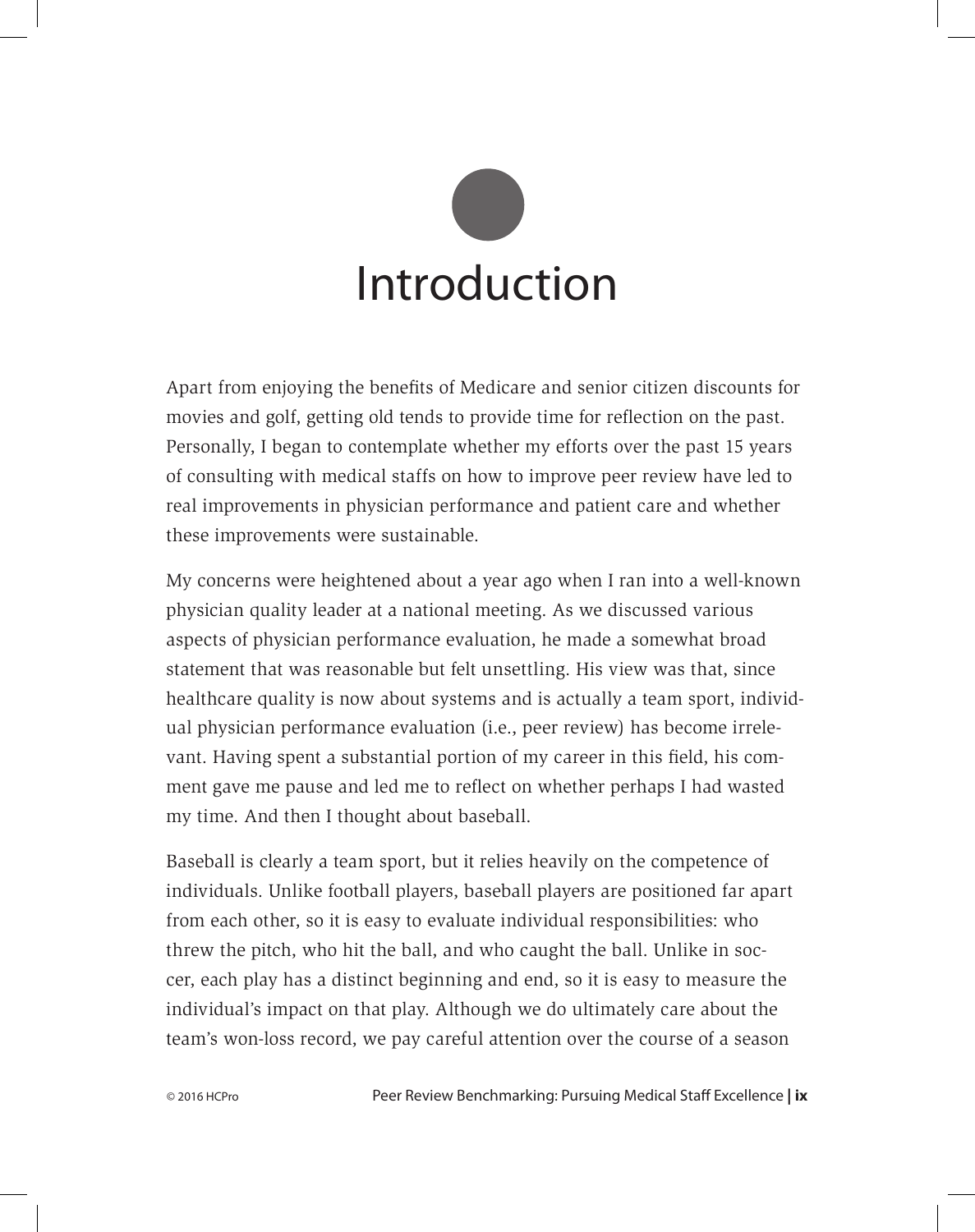### Introduction

to individual player performance through both specific numbers (e.g., home runs, runs batted in, errors, games saved) and rates (e.g., batting average, on base percentage, earned run average).

Although baseball certainly requires coordination among multiple players, such as when completing a double play from shortstop to second to first, the individual players' judgment and skill are mainly what result in team success and are the focus of extensive ongoing evaluation by coaches and teammates as well as by reporters and fans. When a player makes a mistake or when negative trends occur, these issue are usually addressed in the clubhouse, hopefully to improve the player's performance, as well as at the water cooler and in the media. Ultimately, even if the team has a winning season, it is an individual player's performance that determines whether he or she remains on the team.

Does this sound familiar? Contemporary peer review evaluates the performance of individual physicians in the context of being members of the healthcare team. It looks at individual events through case review and rule indicators, and at trends through OPPE data. Fortunately, individual errors are not replayed over and over again on a giant screen in center field or on a sports channel blooper highlights show. But the process does result in feedback to individual physicians on how he or she might improve and ultimately determines who stays on the team.

Let's return to the statement regarding the relevance of peer review today. Of course it is appropriate to question the status quo in a changing environment like healthcare. However, as long as we credential individual physicians for specific privileges that require their individual judgment, knowledge, and skill, peer review is both helpful and necessary. Credentialing is not performed simply to comply with regulations: It is practiced because individual competency still matters in patient care. Although patients want hospitals to have great patient care systems in place, they above all demand competent

**x** | Peer Review Benchmarking: Pursuing Medical Staff Excellence © 2016 HCPro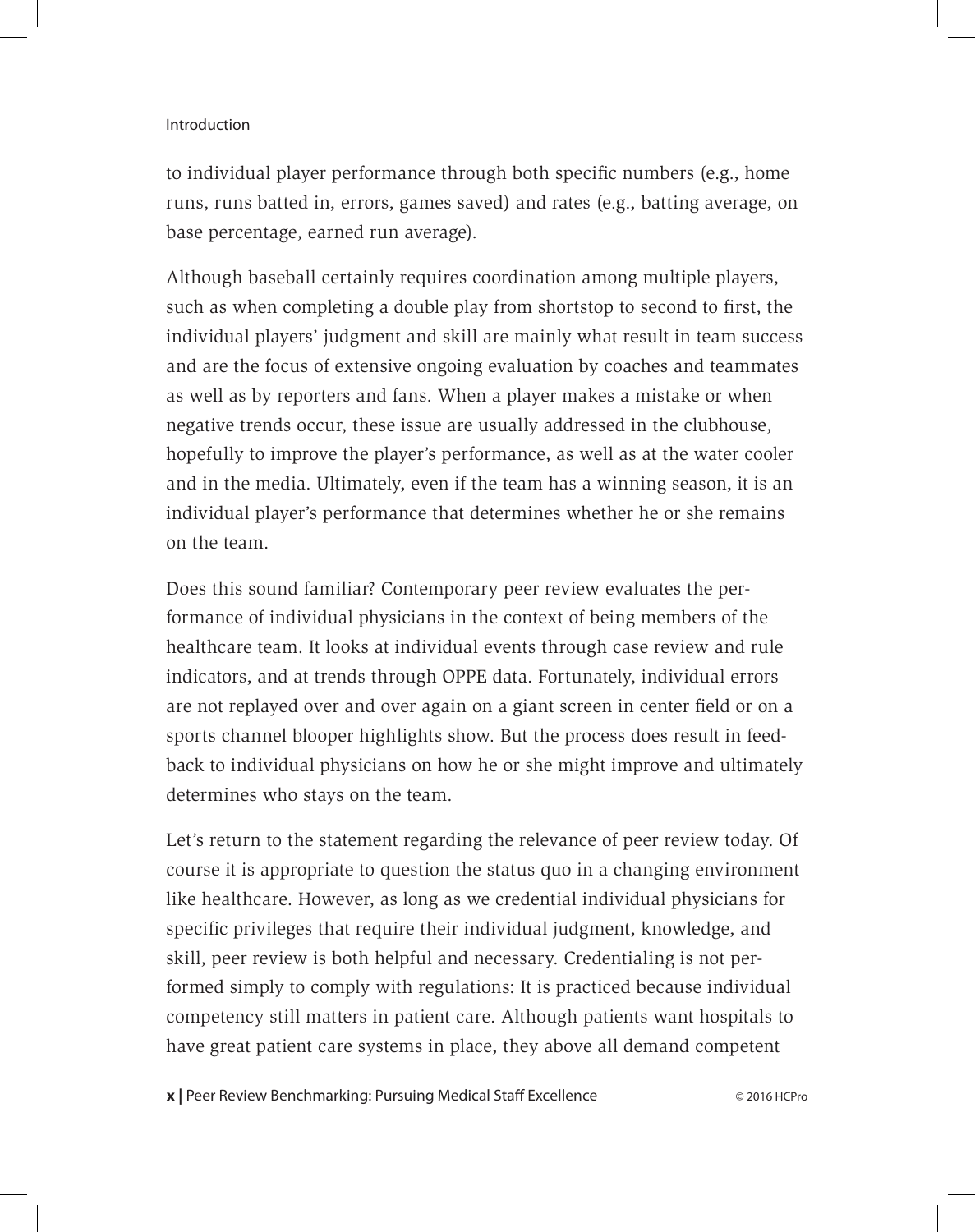individuals to care for them. Our legal system also has not yet abandoned the concept of individual physician accountability.

To continue the baseball analogy, there are more aspects of coordination in healthcare today than there were in the past, but physicians are still positioned far enough apart in the field that their individual judgment, knowledge, and skill can be observed, evaluated, and, if needed, improved. Consider hospitalists, for example. Although a great deal of the patient care that hospitalists provide involves coordination between caregivers, and although hospitals often contract with hospitalists as a group, no organization grants privileges to the hospitalist group as a whole. The whole team's performance may be evaluated by contractual goals, so if the whole team does not perform well, the organization can essentially fire the manager (i.e., the owners of the hospitalist contract) and bring in a new management team and players. However, privileges are still granted to and removed from individual hospitalists based on individual competency and performance.

The real question regarding the relevance of peer review for the 21st century is not whether we should continue to evaluate individual physician performance but how we do so in a manner that works with the changing healthcare environment. The book and subsequent movie *Moneyball* describe how baseball metrics advanced to explain previously unappreciated aspects of player performance. Similarly, peer review has evolved in the past 15 years to address at least three fundamental concepts that more fully define physician competency and how to evaluate it:

- 1. How to define competency
- 2. How to reduce bias
- 3. How to measure performance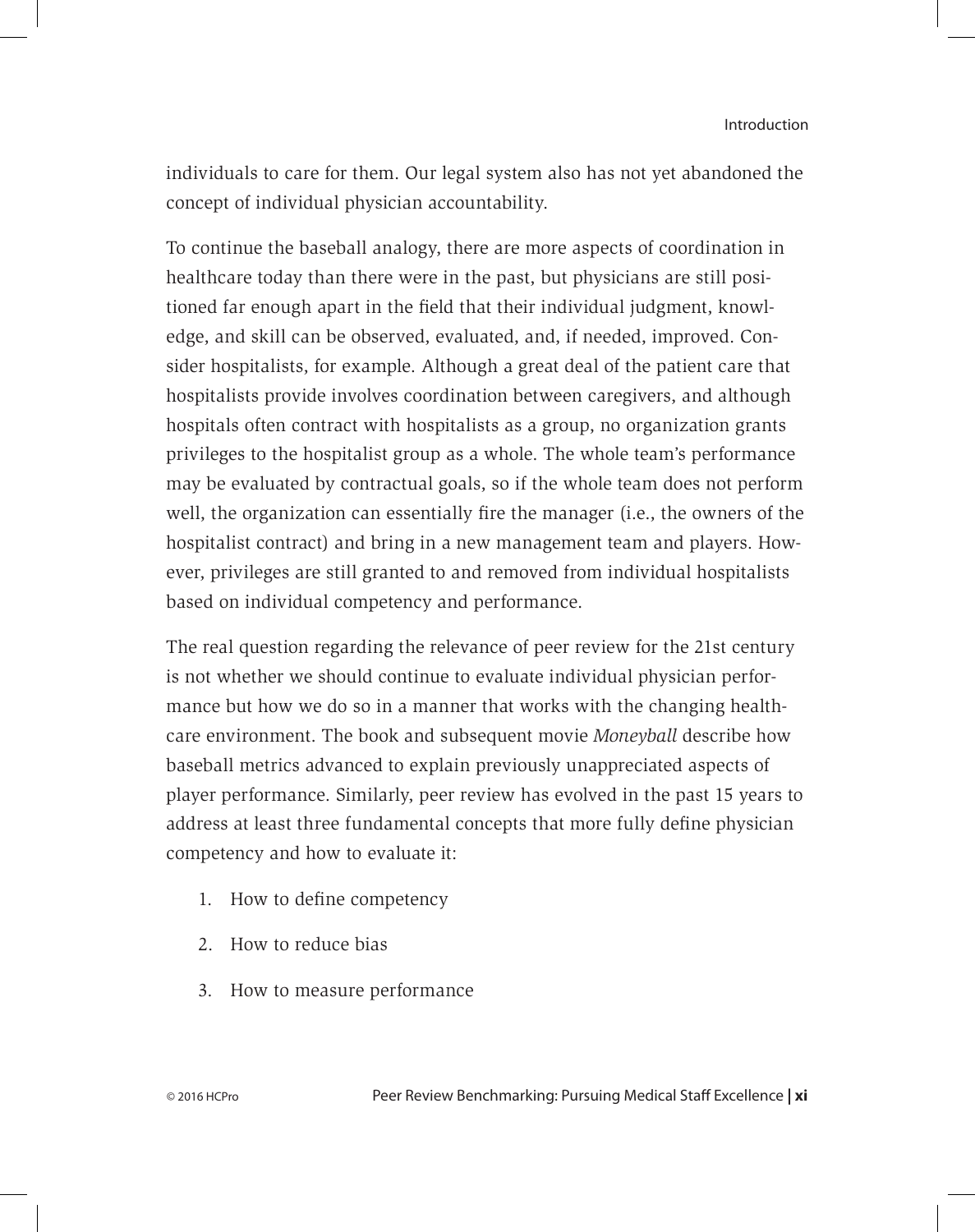### Introduction

Work on each of these concepts has led both to important advancements and continued challenges.

Returning to that unsettling question from the beginning of this introduction, my personal conclusion is that I don't believe that I have wasted my time working to make peer review relevant for today's healthcare needs. If anything, there is still work left to be done.

So why did I write the book? To move forward, it is often important to assess the past. As such, I decided to embark on a six-month research journey, conducting interviews at organizations with which I worked to make significant changes to their peer review programs. My goal was to find out what has worked and what has not and to share this with others through this book.

I will note, unapologetically, that this book has biases. First, this book is not intended to represent a scientific assessment of the field and all models of peer review—rather, it uses the case study approach, which is described in Chapter 4. Chapter 1 will provide an overview of various peer review models, but the case studies focus on organizations that have taken a multi-specialty approach to peer review. However, these organizations did more than just change to a multi-specialty peer review model; they engaged in a total makeover of their peer review processes for case review and OPPE as well. So even if you do not use a multi-specialty peer review structure, the lessons learned should translate to other structures.

There is also clearly a bias regarding organizations selected, as all of them had consultant assistance in the design and, to varying degrees, the implementation process. That said, once the consultant leaves, the questions regarding value and sustainability of that initial effort still remain. There is an advantage to this bias in that these organizations represent a cohort that have used similar principles and procedures in attempting to make peer review more relevant for their medical staffs, which should make them easier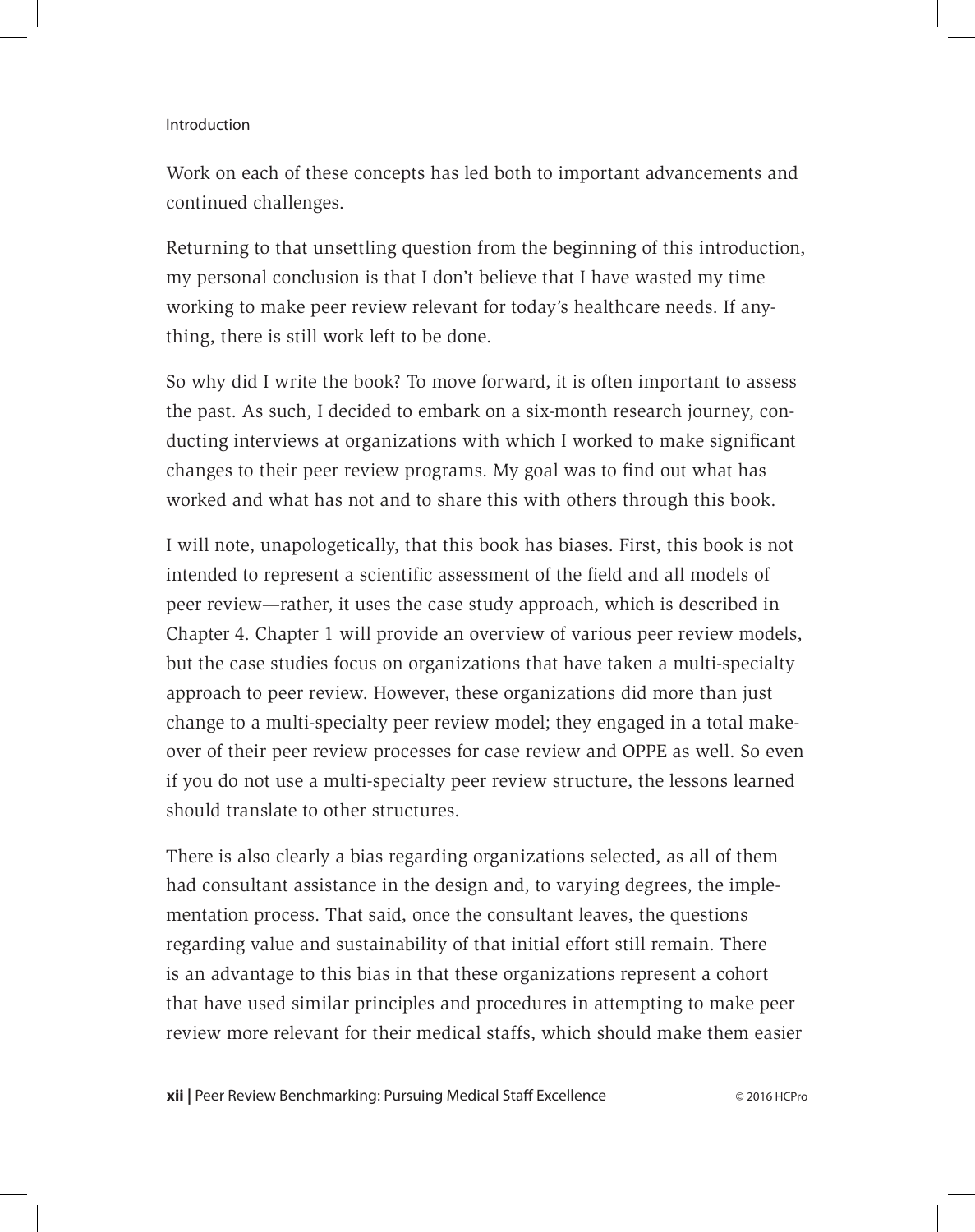to compare. However, you will find variations between the organizations, either initially or over time and for good or for ill, which I hope will be of value in redesigning or fine-tuning your peer review program should you be using or trying similar approaches.

Through this book, my hope is that the insights and challenges that these organizations have been willing to share will provide you with new ideas for improving your own peer review program, affirming your path, or letting you know that you are not alone in your struggles.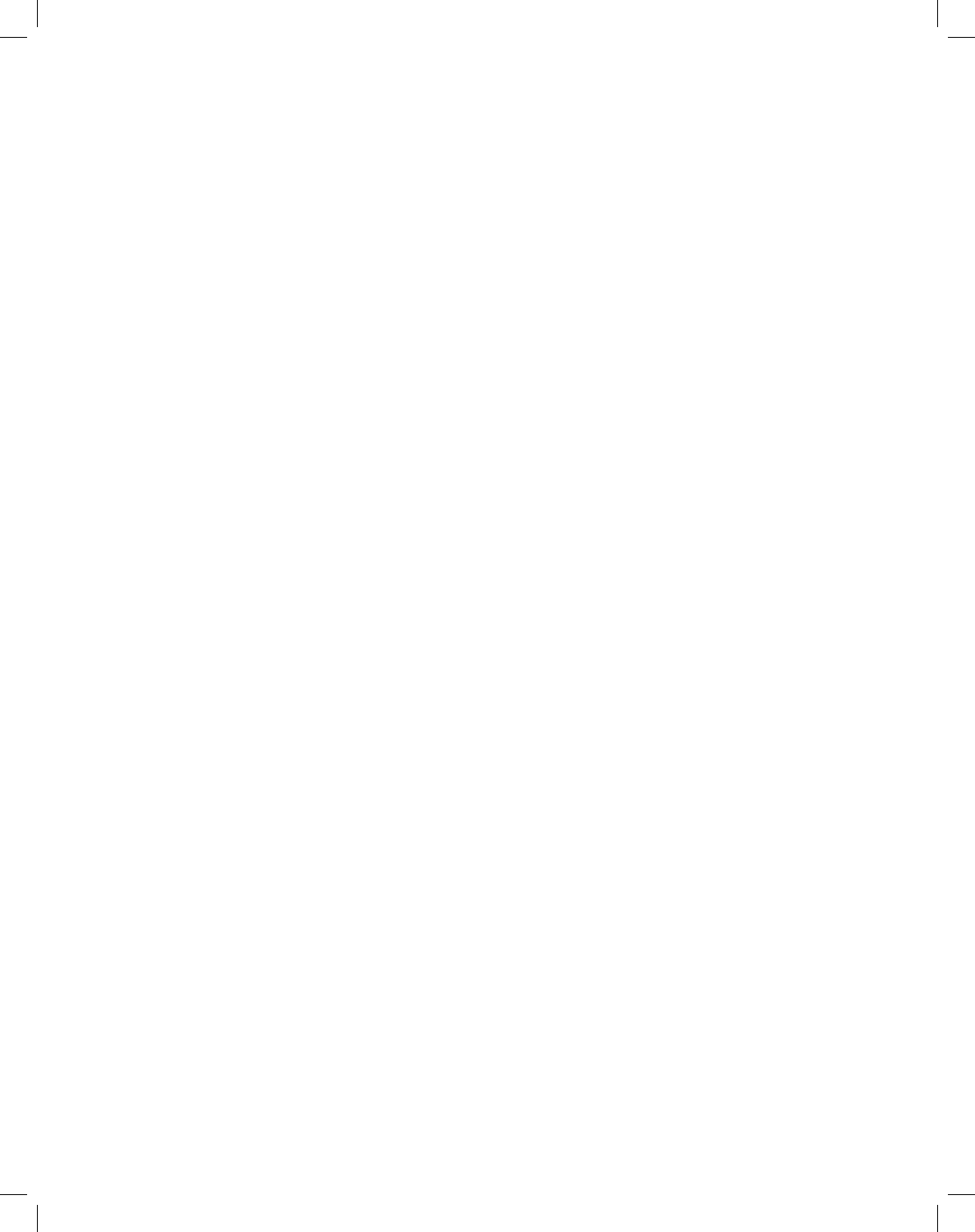

# Peer Review Redesign in the 20th and 21st Centuries: A Personal Historical Perspective

Decade and century demarcations are usually artificial in their exact delineation of when a change process began or ended. For example, even though it dominated the 1950s, rock and roll did not exactly begin at the start of that decade. Still, the beginning of a new century provides a more dramatic way to focus our attention on a particular type of change. So while the germination phase of many current peer review ideas and concepts began in the late 20th century (i.e., the 1980s and 90s), the 21st century has seen these ideas bloom.

On a personal note, I have had a ringside seat for many of these changes. First, as the project director of The Joint Commission (TJC) Agenda for Change hospital indicator project from 1988 to 1991, I was responsible for directing six specialty task forces commissioned to develop national standardized hospital performance indicators. (Note: It has gone through several name changes over time, but for the remainder of this chapter, I will use the current name—The Joint Commission (TJC)—regardless of its official name during any given time frame.) I then became medical director for quality and assistant vice president for quality at Rush Presbyterian St. Luke's Medical Center in Chicago from 1991 to 1998, which was an early adopter of Total Quality Management (TQM). The focus of this book is the case studies about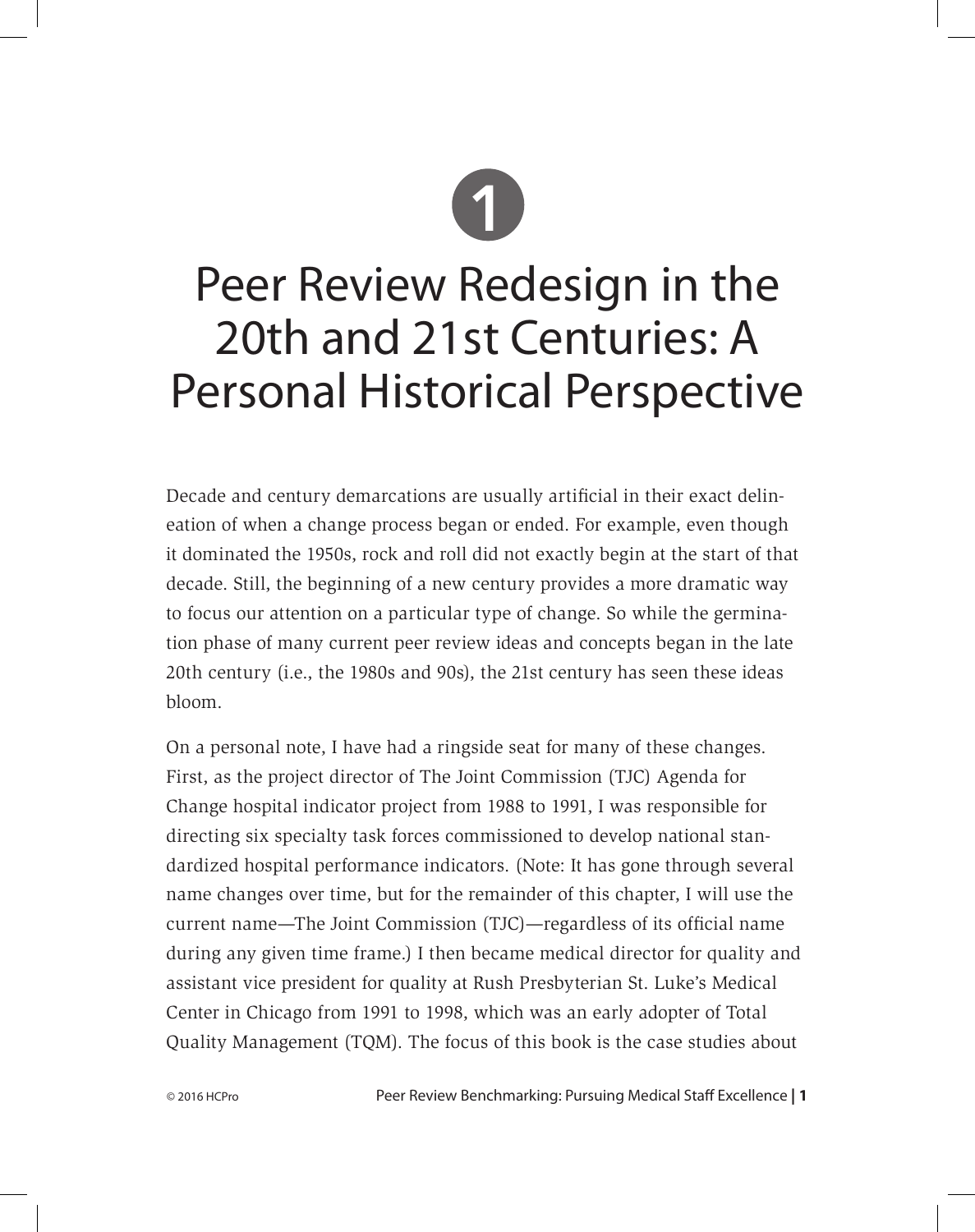medical staffs that redesigned their peer review programs between 2001 and 2014. At the beginning of that period, I began my work as a consultant with The Greeley Company, for whom I worked full-time until 2012 and then independently until 2015 and had the opportunity to facilitate many of these changes, whether personally through education programs, books, or supervision of other consultants.

I share this in the hope that it will add some credibility to the observations that follow. This chapter will attempt to describe some of the milestones that affect the evolution of hospital-based peer review in the 20th century and that set the stage for 21st century peer review. Its main goal is to provide some broader historical context for the case studies that you will read in Chapter 5. This book is not intended to analyze the effectiveness of all peer review models; rather, it is designed to look at one model and its variations to see whether, given the extent of the efforts surrounding it, those efforts were worthwhile.

In undertaking this review, I need to state that it is not designed to be a scholarly text. It is intended to be reasonably accurate and fair, but it will contain personal observations and conclusions based on my full-time involvement in the field of hospital quality and medical staff functions beginning in the late 1980s through today. I realize that others may disagree with my views, and I hope that any individual or group with a different point of view will feel comfortable contacting me to discuss the issue. Although I can't modify this book once it is published, I write a quarterly column for *Medical Staff Briefing* and would be happy to devote a column to any revisionist history issues necessary to set the record straight.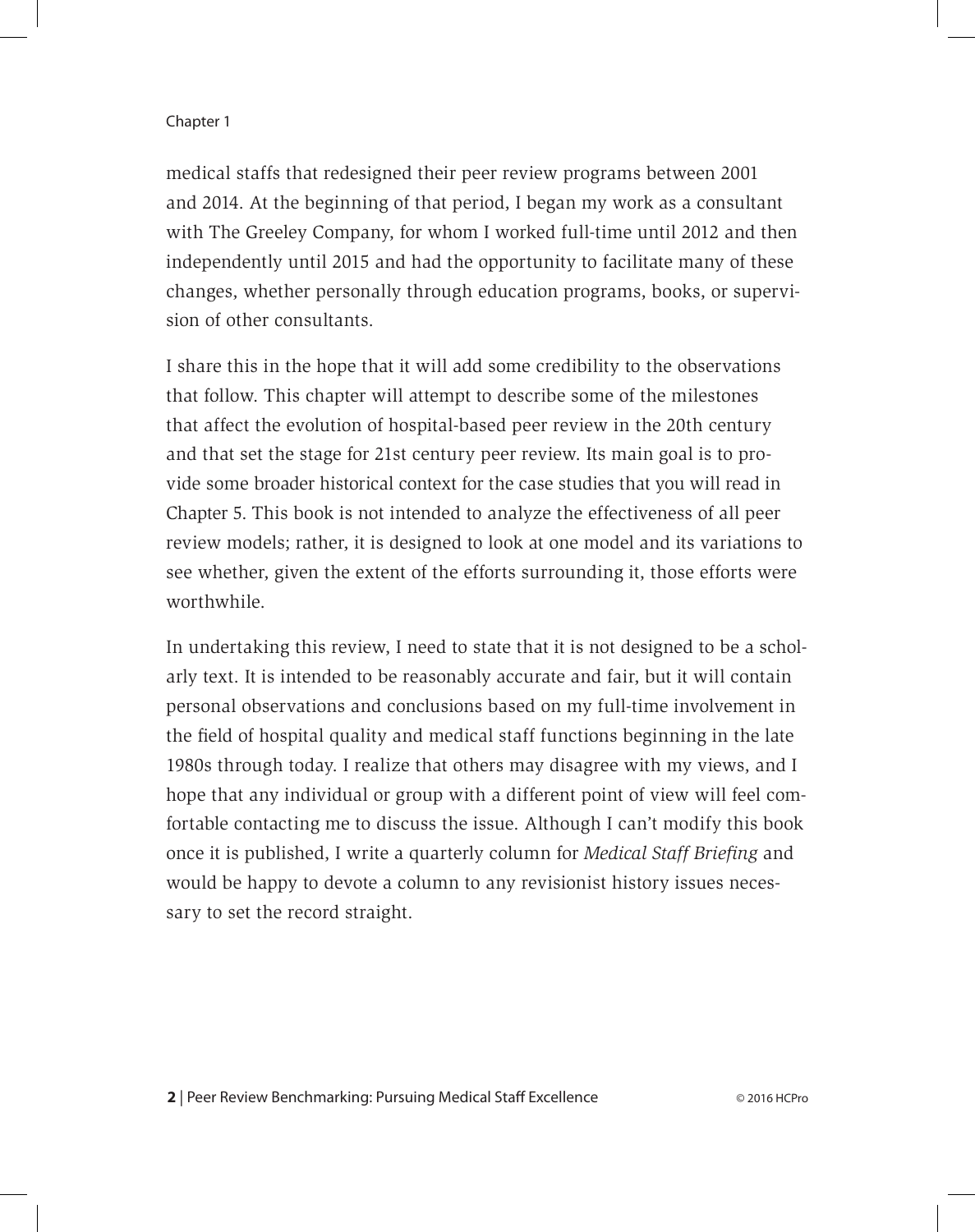# **20th Century Peer Review**

For those of my generation, describing something as "20th Century" implied that it was modern. Therefore, describing peer review from that era as old fashioned caused me to pause briefly to accept the inevitable passage of time and move on.

In the first half of that century, hospital peer review was not clearly organized and was primarily driven by professionalism. In the latter half of the 1900s, hospital peer review began to emerge as an organized activity. This change was driven mainly by the ascent of voluntary hospital accreditation standards in the 1950s through TJC. The original peer review standard required hospitals to review mortalities, delays in diagnoses, and discrepancies between pathology and clinical findings.

The need for peer review was reinforced in the 1960s as a regulatory requirement, either directly through the Centers for Medicare & Medicaid Services (CMS) *Conditions of Participation* (*CoP*) or via deemed status for TJC and, subsequently, a few other accreditation bodies. I would like to trace the remainder of the story of 20th century peer review as two parallel movements that, like two strands of rope, were ultimately woven together in the 21st century to drive the change to multi-specialty peer review and physician performance improvement. These two strands are the medical staff structure and functions movement and the quality measurement and process standardization movement.

# *The medical staff structure and functions movement*

In the 1960s, the *CoP*s required hospitals to perform peer review to accomplish the credentialing of their medical staff, but how they were to do so was not prescribed. Peer review could be performed solely by an individual, such as a department chair, or by a group, such as a committee. The one element that appeared to be consistent across the field was the definition of a peer: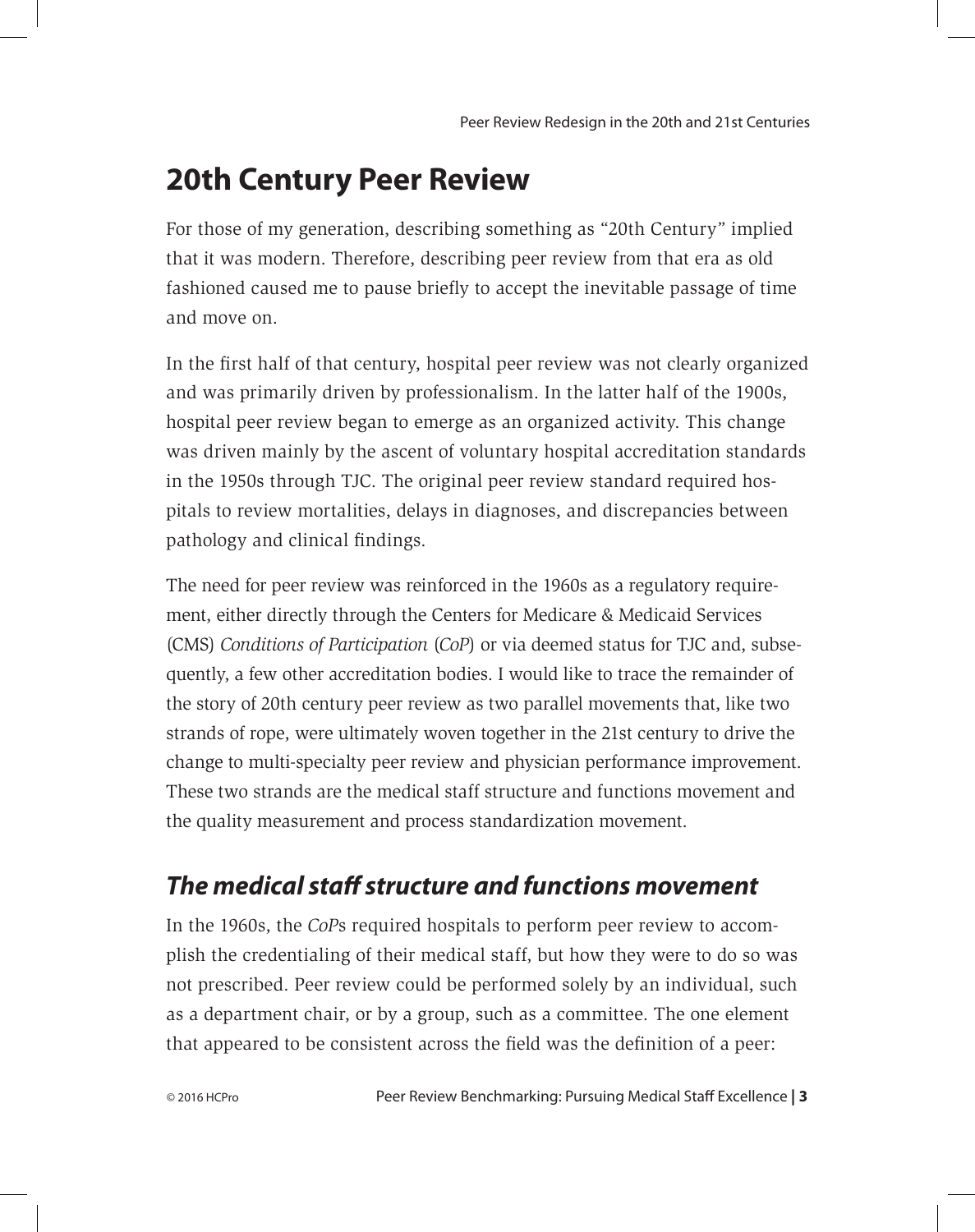Medical staffs generally adhered to the definition that a peer was someone from the exact same specialty. Thus, peer review was conducted in the sacrosanct confines of one's peers, meaning the medical staff departments.

For that reason, it was natural that physicians organized peer review around specialties. In academic hospitals with powerful department chairs, the chair was often entirely responsible for peer review. In community hospitals, department committees did it. As the field of credentialing and privileging began to mature in the 1970s, with more systemic approaches to credentialing and privilege delineation, peer review became even more closely linked to departments and specialties.

During this time period, TJC also increased the number of medical staff functions to be conducted by committees, presumably to ensure that the medical staff would engage in its self-governance. Medical staffs, which had little work to do in the past, now became concerned about the time commitment involved to serve on the increasing number of committees needed to meet the regulations.

Because many hospitals had educational morbidity and mortality (M&M) conferences to discuss interesting cases, TJC decided in the late 1970s that these meetings could also qualify as the peer review committee if the medical staff would record the findings and use them in the credentialing process. Unfortunately, a negative consequence of this desire for efficiency was that it allowed peer review to occur without clear conflict of interest standards. This is because, in order to achieve its primary educational goal, the M&M conference model does not restrict the participation of those under review and actually encourages it. The other negative consequence was that the M&M was no longer strictly educational, since the findings were used in credentialing. This tension often led to a constraint on physician candor during the M&M discussions. As a result, ironically, the M&M results were less likely to be useful for credentialing. As will be noted in the case studies in Chapter 5, the effect of this decision lingers even today.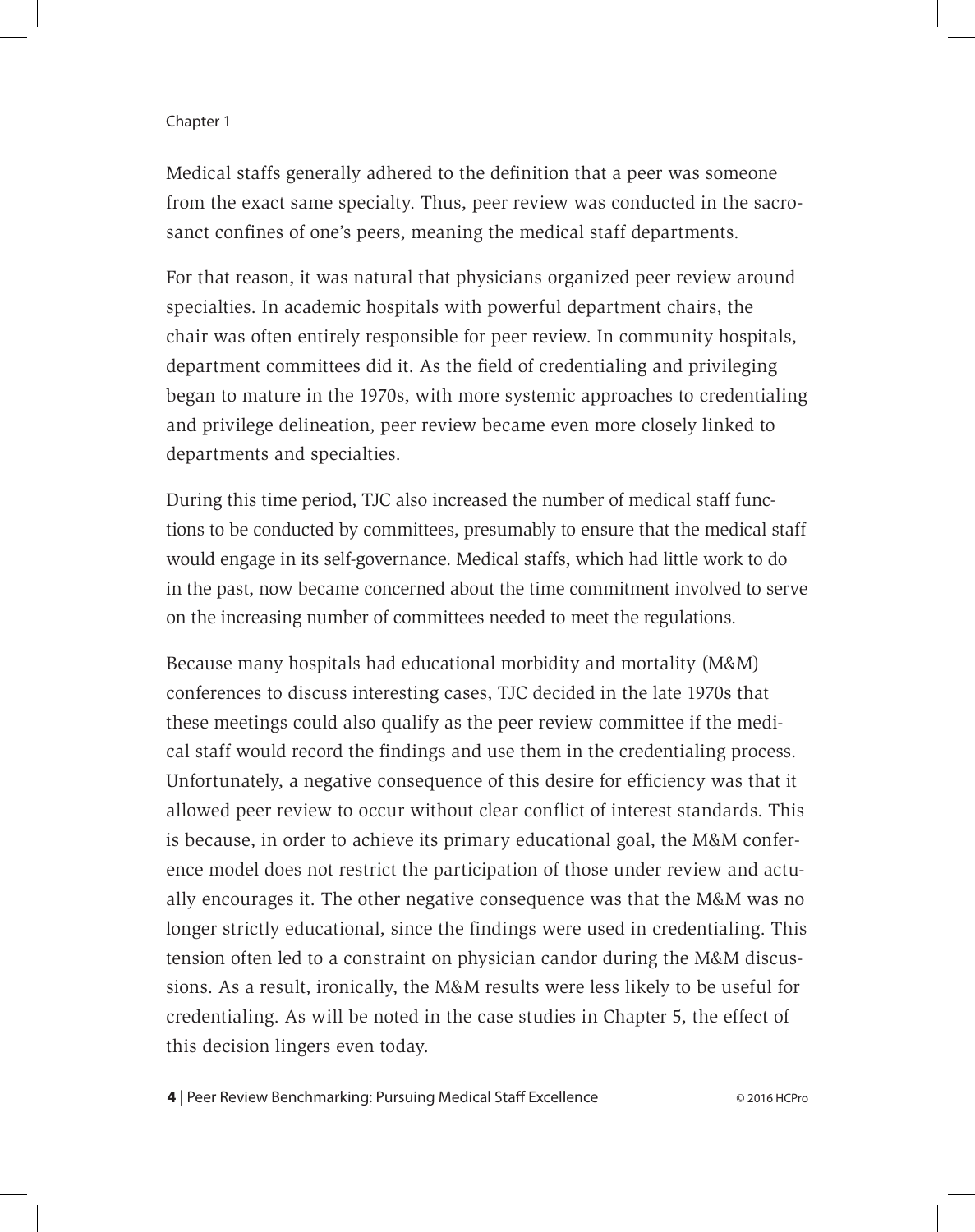In the 1990s, physicians experienced greater economic pressures and no longer had an abundance of time to lend to the hospital medical staff activities. Many medical staffs sought ways to reduce the complexity of the medical staff structure, especially in regard to the burden of meeting accreditation standards. For example, one of the thought leaders at that time, Hugh Greeley, proposed eliminating the medical staff department structure entirely. The logic was that since many of TJC's requirements were departmental, TJC required functions like credentialing and peer review to be replicated by each department. By moving to a single medical staff department structure with clinical sections, medical staffs could reduce the number of committees. With his typical showmanship flare at education programs, Greeley would stack up cardboard bricks representing medical staff departments and committees and then knock them over to show the impact of this new model.

Although a number of medicals staffs converted to this model, it raised some uncertainty as to how the clinical sections were to operate in terms of leadership and authority. On the positive side, now that they were freed of department peer review requirements, medical staffs began to consider using other models to perform peer review, including a single multi-specialty peer review committee to handle all medical staff peer review. In addition to Hugh Greeley and his subsequent consulting group, The Greeley Company, the law firm Horty-Springer, which in the 1990s offered joint presentations with Hugh Greeley, also began to promote this peer review approach.

In a different approach designed to address the medical staff time commitment concerns in community hospitals, a consultant named Richard Thompson developed a model for non-academic hospitals where the department chair reviewed and rated all peer review cases. This model could best be characterized by the quote from Plato's Republic that "the best form of government is the benevolent dictator." Unfortunately, while efficient, this model led to peer review programs not functioning well. In this model, community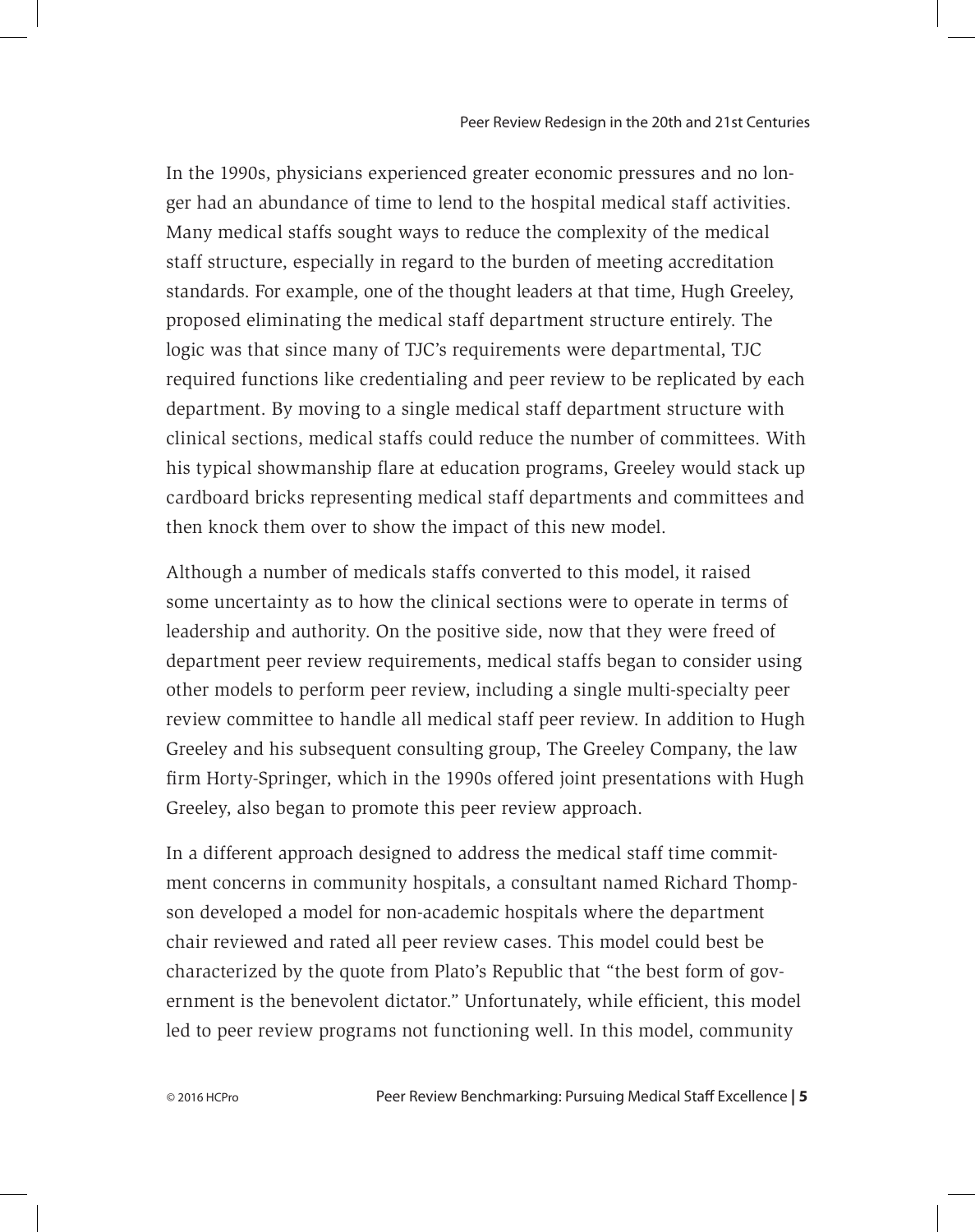hospitals' department chairs often were reluctant to perform their duties, due to either the volume of work or the pressure of the perception of personal bias. A number of requests that I received to help medical staffs redesign their peer review program in the following decade came from hospitals that had tried unsuccessfully to implement this model.

In the 1970s, external peer review began to arise as a factor in hospital-based care, with the implementation by Medicare of Professional Standards Review Organizations (PSRO) and Peer Review Organizations (PRO) occurring subsequently in the 1980s. These organizations were designed to address both the quality and cost of care for Medicare patients through retrospective audits. On the commercial payer side, pre-certification programs with specific criteria were implemented to address medical necessity. Finally, in the 1990s, some of the PROs and independent companies began to offer external peer review services to medical staffs either to resolve internal differences of opinion, fill in gaps where there was a lack of expertise, or simply reduce the burden of case review on the medical staff.

In summary, by end of the 20th century, hospital medical staff peer review was primarily performed by department-based committees, but some new models were emerging to attempt to make it more efficient and useful.

# *The quality measurement and process standardization movements*

Measuring and improving quality underwent dramatic changes in the second half of the 20th century. Both the concepts and methods for quality measurement and the tools to use that information to improve care evolved. Outlined below are some key aspects of how these changes affected peer review.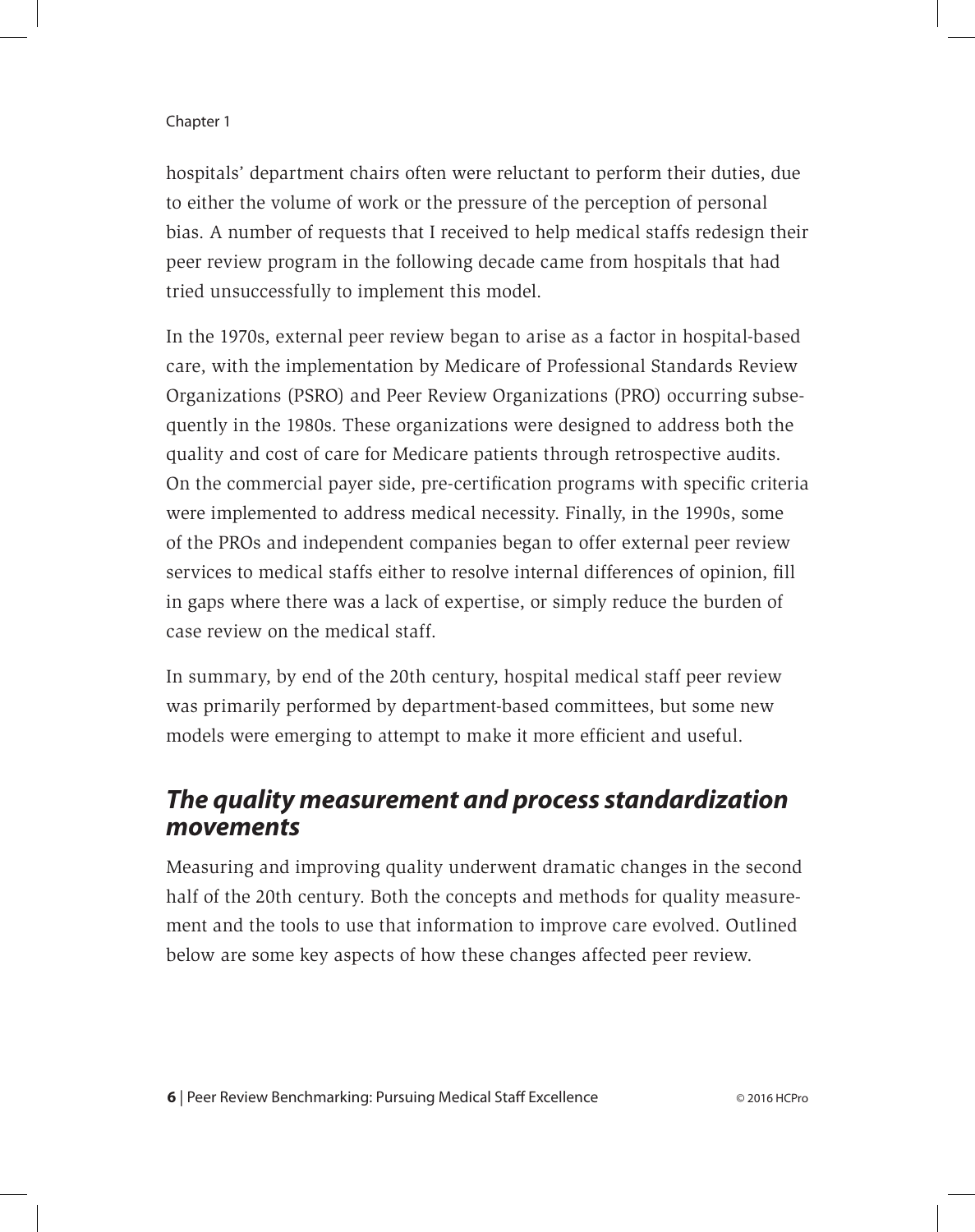# **Quality measurement and peer review: From clinical audits to performance improvement**

Much of peer review in the 1960s and 1970s was based on the clinical audit approach. This model typically took a clinical outcome, such as mortality or readmissions, and audited the medical records to determine whether medical standards of care were met. It was considered to be a minimalist approach and was a remnant of the 1950s peer review method from TJC's standards when accreditation was voluntary. It coincided with the quality culture of that era, in which hospitals did not see the need for extensive quality evaluation systems because they "knew" that they delivered good quality.

In 1979, TJC promulgated new standards that called for a systematic hospital quality assurance (QA) program, including the approach to peer review. In terms of the performance improvement field, while this was an advance over the audit system and probably a necessary next step, QA represented an inspection model that focused peer review on meeting a minimal standard for competency. A component of the QA model was the requirement that medical staffs use indicators or criteria, such as mortality or readmissions, to more consistently identify cases for peer review.

Recognizing that much peer review was conducted by departments, the standards required that each department determine its peer review indicators—but TJC did not tell them which indicators to choose or how many. This approach represented an example of an ongoing philosophic conflict in the field regarding how prescriptive TJC standards should be: Many hospitals wanted the standards to be broad to give them the opportunity to best meet them within the context of their individual organizations. Other hospitals saw broad standards as time consuming, as they required the hospital to "reinvent the wheel" by defining criteria that others had already figured out and allowed variability of interpretation by surveyors. Some of these hospitals saw accreditation as merely a requirement to pass with the minimum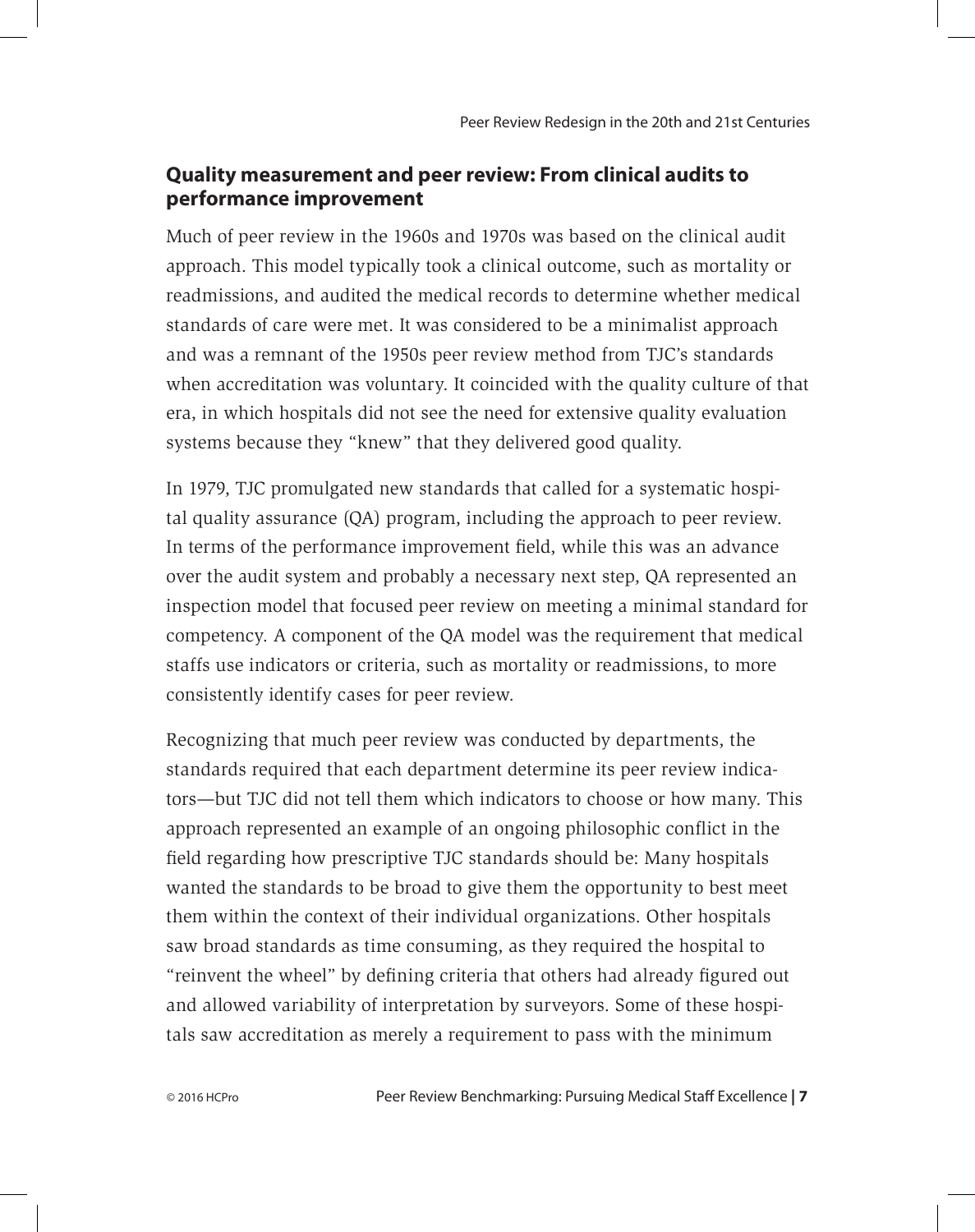amount of effort, like high school gym class, and not highly relevant to daily patient care. They would often beg TJC to at least be more specific regarding the number of indicators that were required per department. In response, TJC addressed this concern by creating the minimum requirement of two indicators per department, which has persisted in the minds of peer review support staff long after it ceased to be a requirement.

During the 1980s, legal concerns began to develop regarding the protections for medical staffs conducting peer review. In part as a response to the Patrick case in Astoria, Ore. (Patrick v. Burget, et al.), the Healthcare Quality Improvement Act (HCQIA) was passed in 1986. This act was intended to provide clear national legal standards for immunity for physicians performing peer review. It also established the National Practitioner Data Bank, which required reporting of corrective actions. In addition, many states adopted laws protecting peer review from discovery in medical legal proceedings. These actions helped to somewhat alleviate medical staff concerns regarding whether participating in peer review committees or corrective actions would result in personal harm to the reviewer or the reviewee.

As the world became more enamored with TQM (the concepts of process standardization promoted in manufacturing industries by W. Edwards Deming, Joseph Juran, and Walter Shewhart in the 1980s), the interest in how to define healthcare quality measures increased. The need for better healthcare performance measurement tools also became a significant part of TJC's project called the Agenda for Change. This ambitious project was an attempt by TJC to reinvent itself to be more relevant to the healthcare field and to address congressional concerns regarding retention of deemed status, by moving from quality assurance to quality management. It involved a significant overhaul of the standards and the survey process as well as the creation of a national healthcare performance measurement system. The latter component was expected to define clinical performance measures, called clinical indicators.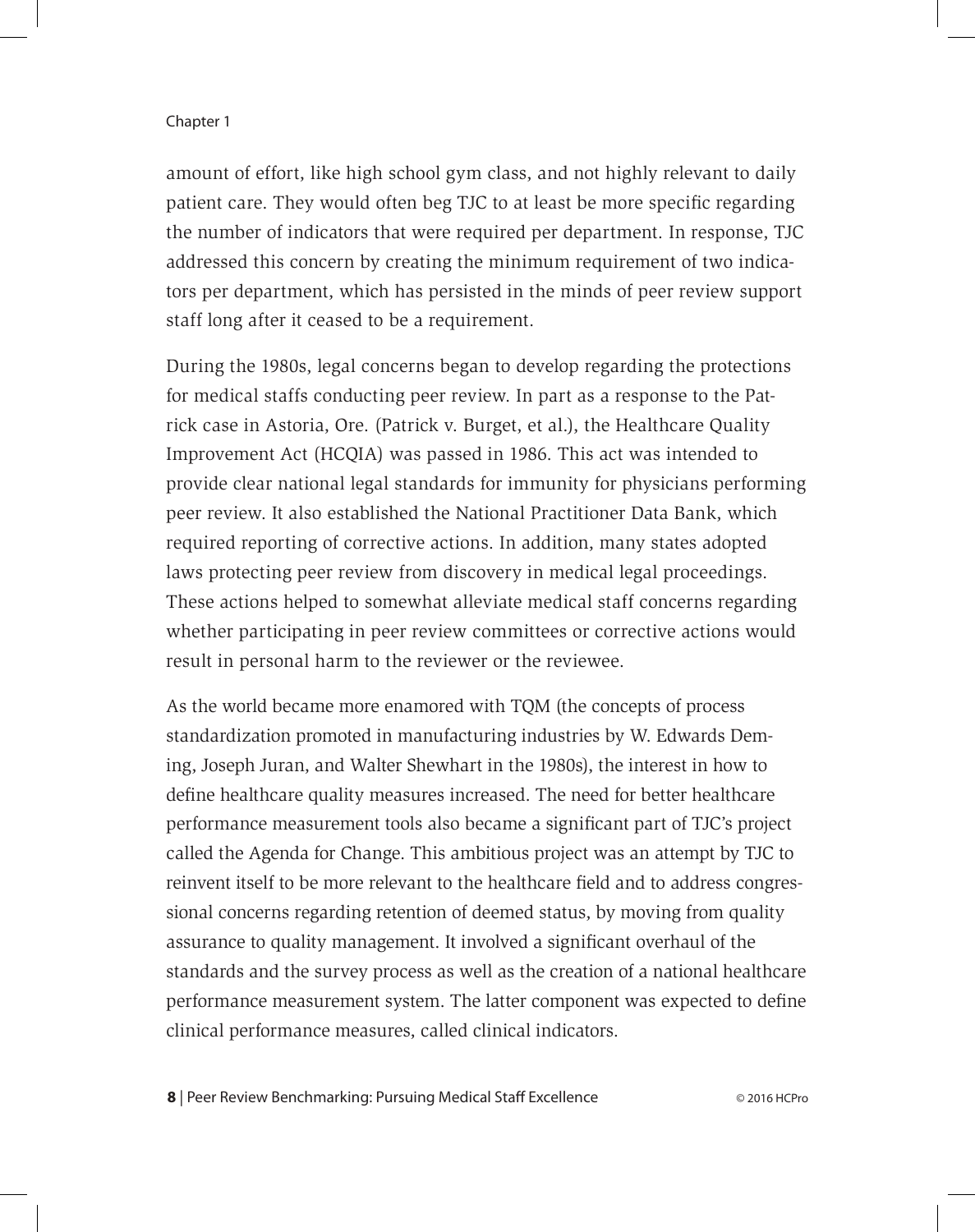The behind-the-scenes story of the Agenda for Change clinical indicator project was that, in 1987, the initial physician project director recommended that the indicators be based on statistical analysis outcome measures derived from large-scale claims databases, such as MedPar files. This recommendation met significant political opposition from TJC's board and from the field based on concerns of data inaccuracy and clinical relevance of the information in claims data.

Then, in 1988, TJC declared that the indicators would be mainly process measures developed by expert specialty task forces, which would define more clinically relevant data elements requiring varying degrees of specific hospital abstraction. These indicators would then be field tested in hospitals for collectability and validity, including the development of software to collect the data. The stated goal was that, following field testing, the useful indicators would be mandated for the hospitals to collect by 1990 and eventually used in the accreditation process but would not be directly available to the public.

With this change in direction from claims data analysis, the initial physician project director left, and I was recruited to work with the research and field-testing staff to help develop materials to define potential indicators and facilitate the initial task forces. By 1989, the project was on track and had produced sets of 20 indicators for each specialty, and other task forces were initiated on non-specialty functions such as medication use. Although the indicators were designed to focus on hospital performance, many of them also had implications for physician performance, just as core measures do today (we will return to those later in the book).

Approximately 100 hospitals were recruited to test the indicators and the software. Here was where reality set in: The hospitals pushed back on the number of indicators for each area and the amount of time for data abstraction. The data collection software also had problems. As 1990 came and went, TJC first delayed the mandate to collect data and reduced the number of indicators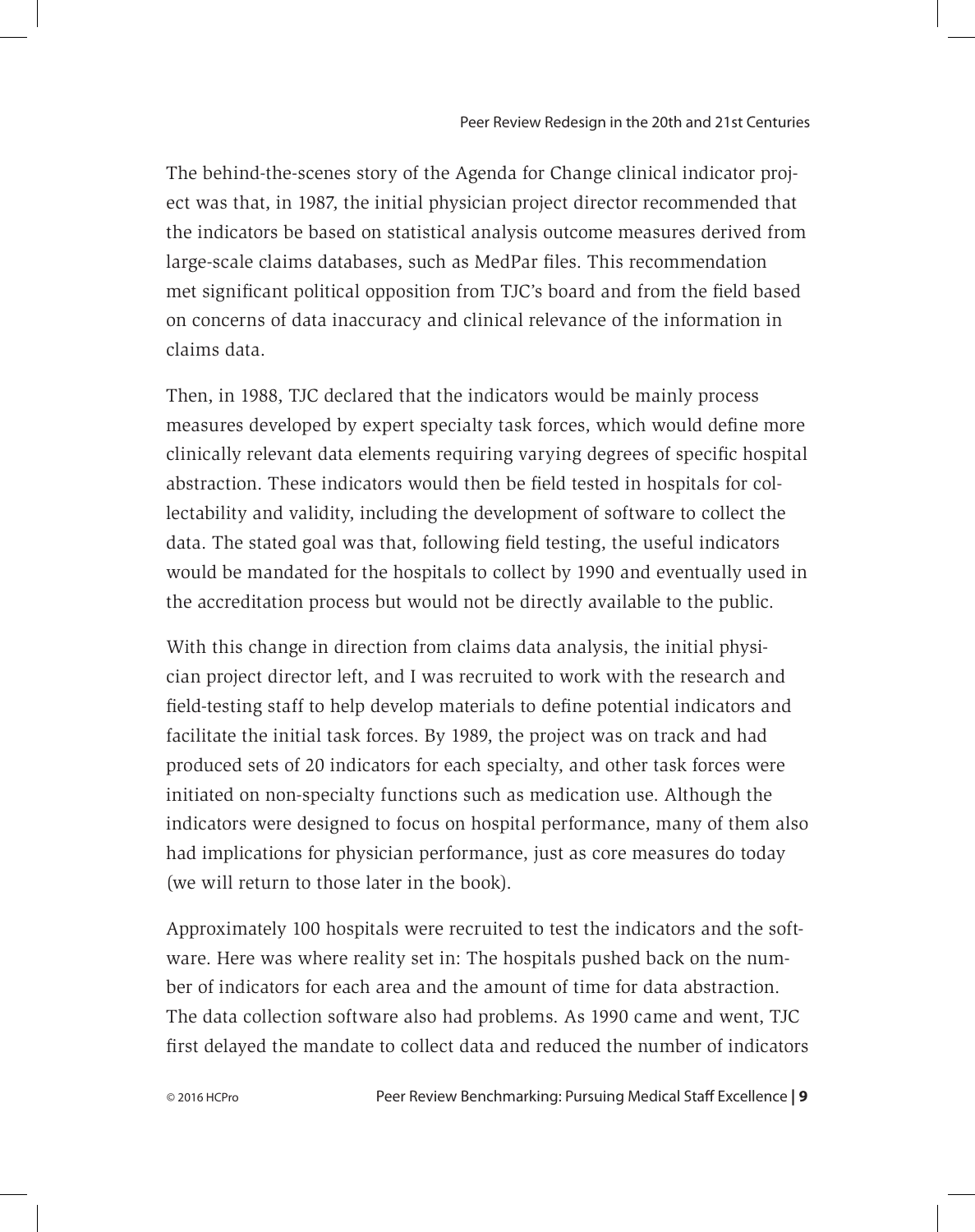required to five per specialty set. These changes did not sufficiently appease many hospitals because, although they argued that their concern was validity of the measures, the real issue was the need to add a full-time equivalent (FTE) to collect data. TJC also was unprepared to be in the software database business.

By 1991, TJC essentially abandoned the indicators by making them voluntary for hospital internal use but not to submit to TJC. Interestingly, by 1993, TJC pivoted 180 degrees, back to using claims data in its ORYX project. However, the field pushed back on its accuracy and validity because the measures were not risk adjusted and not very clinically oriented.

Finally, in the late 1990s, CMS implemented core measures, which required adding additional FTEs for data collection. It also defined outcome measures using claims data that pushed hospitals to invest in outcomes analysis software. Again, while CMS analyzed the measures at the hospital level, many of these measures were based on physician actions (although initially the data collection software produced by most vendors did not have the ability to collect data on physician attribution). Unlike TJC's approach, all of the data would be publicly available.

Thus, a decade after TJC tried voluntary field engagement to measure hospital and physician performance to improve care with a standardized data set, CMS made it happen via a regulatory requirement. Ironically, many of the core measures selected by CMS were similar to those that had been proposed by TJC's specialty task forces, which the field had opposed. Also, instead of TJC's approach that restricted public access to data, CMS made both the process and outcomes data publicly available. This data transparency had immediately improved compliance with the core measures, far beyond that seen with voluntary compliance with medical specialty society recommended practice guidelines. As a result, it solidified the future use of publicly available data for all types of healthcare performance measures.

**10** | Peer Review Benchmarking: Pursuing Medical Staff Excellence © 2016 HCPro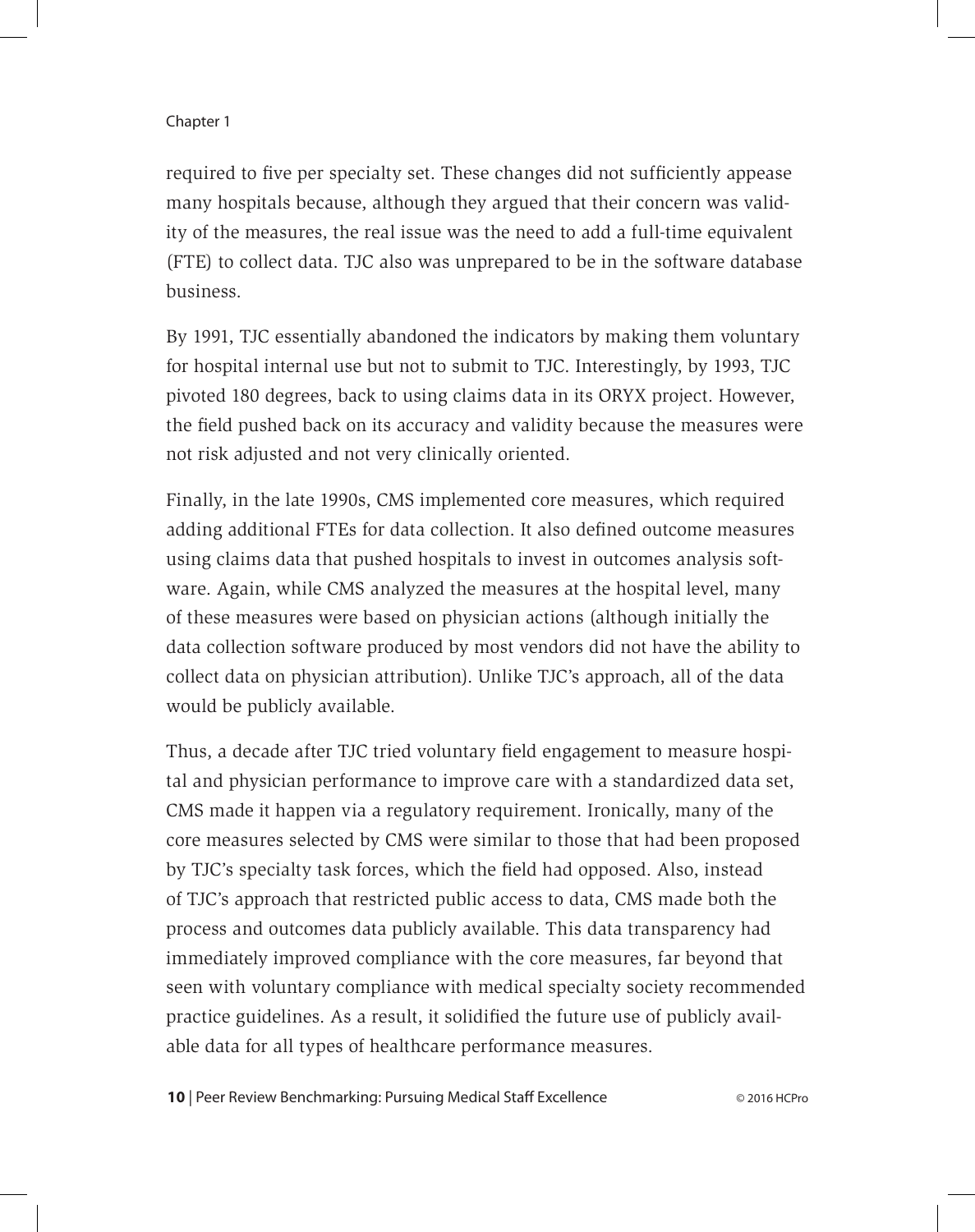The sad lesson of this story is that by resisting voluntary investment in standardized healthcare performance measurement in 1990, the hospital field lost a decade of potential improvements in patient care and paved the way for mandatory government-defined data. The good news is at least the CMS mandate paved the way for 21st century hospital peer review to go beyond case review as the sole tool to evaluate physician performance by accessing the physician relevant data for rule and rate indicators.

Another influential factor that further accelerated interest in hospital quality and peer review data at the end of the 1990s was the Institute of Medicine report "To Err Is Human," published in 1999. This report described the large number of potentially preventable deaths, between 45,000 and 90,000, occurring in hospitals. Again, rather than acknowledging the opportunity for improvement, much of the hospital field and organized medicine spent several years debating the methodology regarding the exact number of deaths. Eventually, however, this report provided the foundation for increased voluntary collaborative improvement efforts through the Institute of Healthcare Improvement, mortality data transparency through CMS and commercial hospital rating information, and focus in peer review on preventable outcomes.

# **Process standardization and peer review: Clinical pathways and evidence-based medicine (EBM)**

An important influence of TQM in the early 1990s that was not regulatory driven was the increased focus on clinical process standardization. This influence was manifested in the proliferation of clinical pathways and practice guidelines designed to be based on EBM.

Pathways and related clinical order sets were a multi-disciplinary collaborative tool involving all caregivers for a given disease or procedure. They were particularly popular with nursing, which sought to engage physicians to make care processes more consistent. Part of my role at Rush was to facilitate the development of clinical pathways as part of the organization's TQM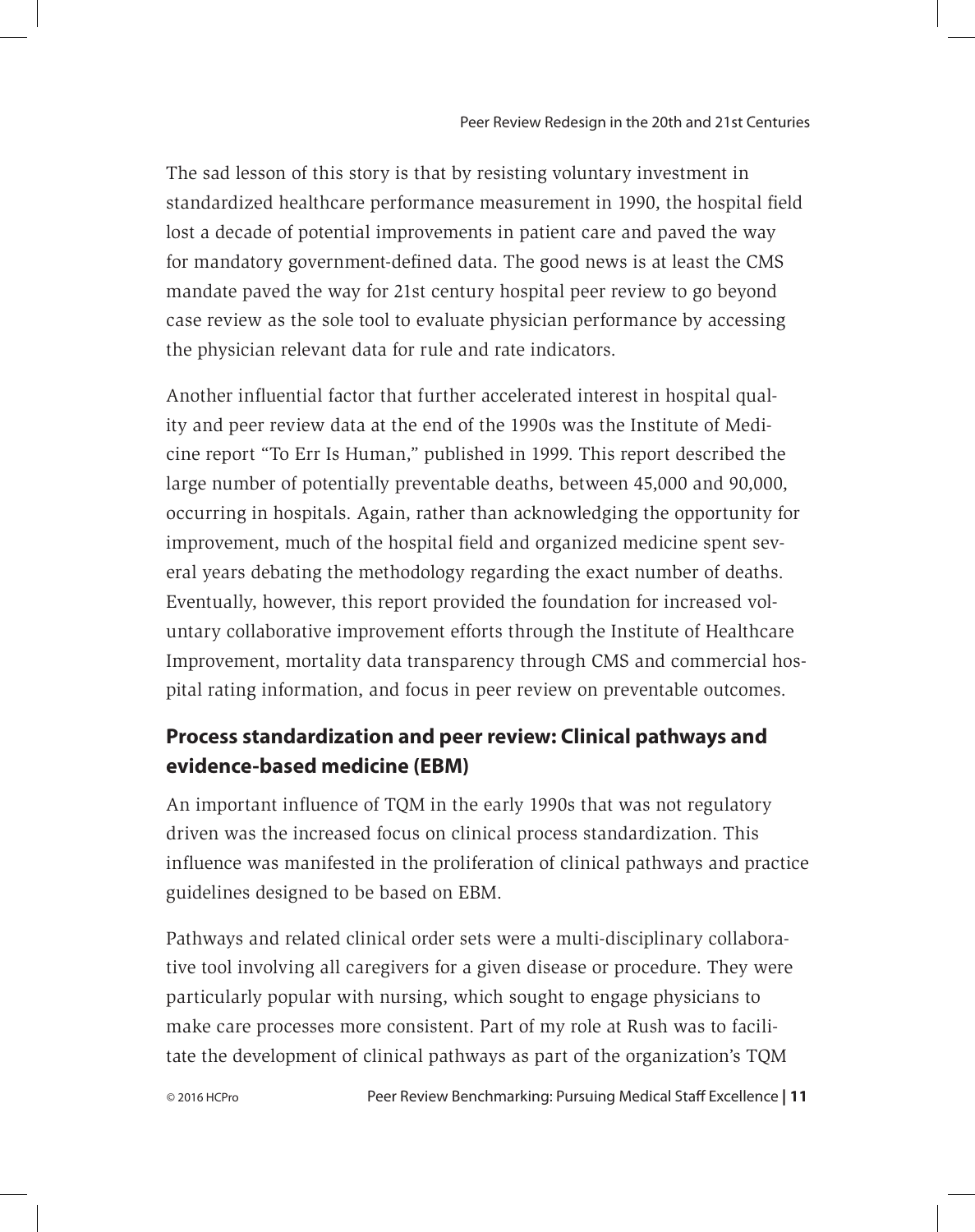initiative. Rush developed and implemented more than 30 clinical pathways over six years, but the effort was not without physician resistance.

During that time frame, I observed three main sources of such resistance. The first was the concern that standardizing care that would lead to "cookbook medicine," a concern that was most strongly expressed by medical departments. The second was the question of how noncompliance with pathways and order sets would apply to peer review and ultimately to credentialing. The third was the willingness of physicians performing the same procedure to create a common pathway for nursing vs. individual physician or physician group pathways.

Ultimately, pathways tended to work best for procedure-related care, like total hip replacement, and were reasonably well accepted by surgeons because expected recovery time frames were definable. Pathways for medical conditions, such as pneumonia, were less accepted because of the large variation in patient comorbidities and response to therapy and often were composed of admission and discharge order sets. At Rush and at most other hospitals, pathways were considered optional, and compliance was a voluntary effort by medical staff departments who were conceptually in agreement with process standardization. Whether the standardized or an individualized pathway was used for a procedure depended on the organizational and medical staff's political will to push standardization.

While often used in clinical pathways, EBM was a broader movement. Although it was philosophically supported by organized medicine, it was quite controversial in how it was to be applied. Like pathways, physicians and their specialty organizations often used phrases such as "cookbook medicine" to raise their concern about standardizing medical judgment. The researchers, the AMA, and specialty societies made significant efforts to clarify standards for the types of evidence that might be available. Detailed descriptions of these efforts are beyond the scope of this chapter, but its current use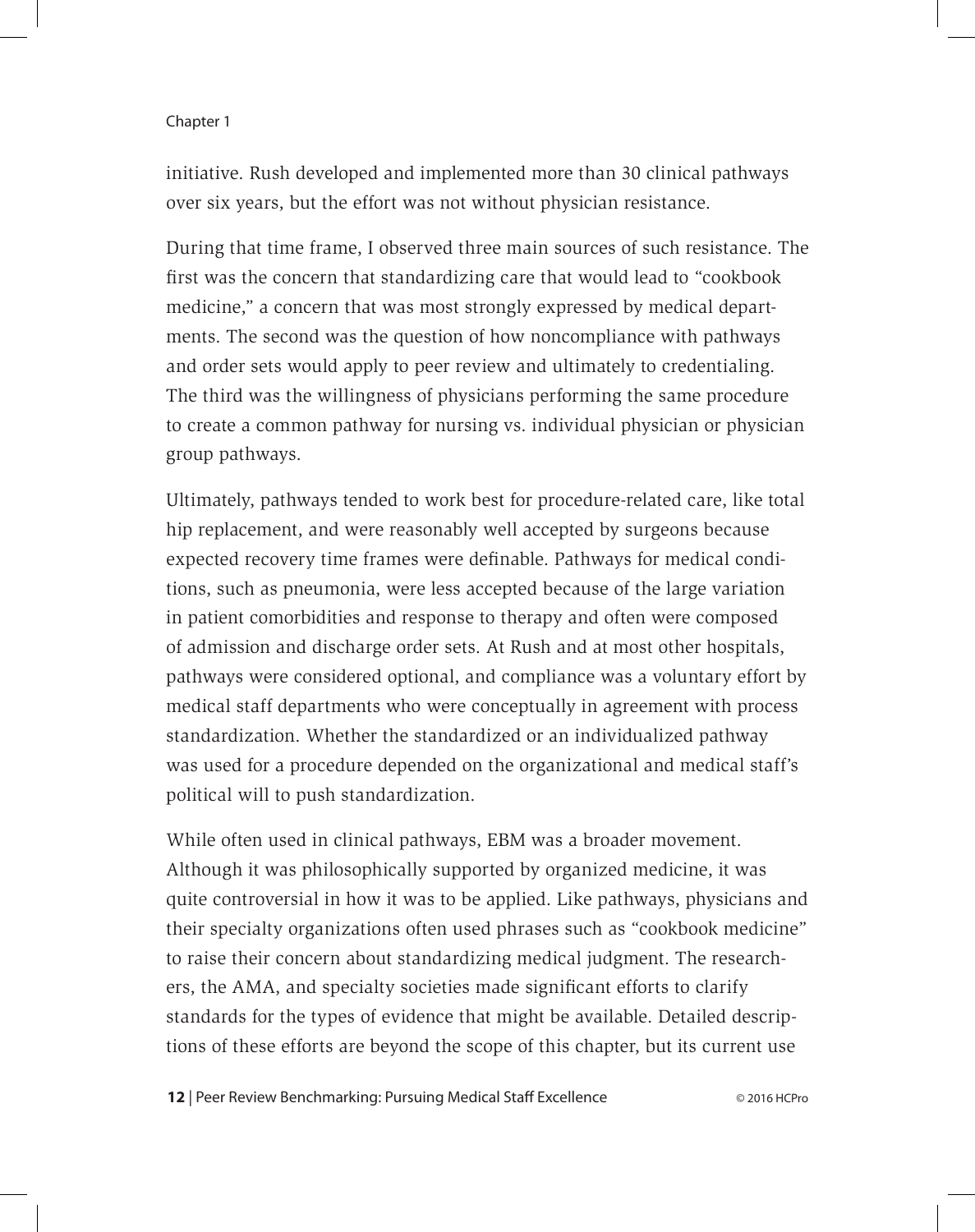in peer review will be addressed later. Suffice it to say, while there is much greater acceptance of the use of EBM today (I haven't heard the words "cookbook medicine" in quite a while), the battle over what evidence is valid still results in some heated discussions.

# **21st Century Peer Review**

As mentioned earlier, the changes in medical staff structures and functions and the desire for better measurement began to intertwine in the first decade of the 21st century. This resulted in increases in four areas related to medical staff peer review:

- 1. Multi-specialty peer review
- 2. Standardization of case review
- 3. Aggregate physician performance measures
- 4. Movement toward a positive peer review culture

In contrast to the above discussion of 20th century peer review, this section will be organized more as a summary of the impact of these four changes than as an historical progression. Although the case studies are based on organizations that implemented multi-specialty peer review along with the latter three concepts, it should be noted that many medical staffs pursued those other areas without using a multi-specialty model.

# *Increase in multi-specialty peer review*

Over the past 15 years, an increasing number of hospitals have adopted some form of multi-specialty peer review. Before discussing this shift, there is a need to distinguish between two terms that are sometimes confused: multi-specialty and multi-disciplinary. Multi-specialty means that voting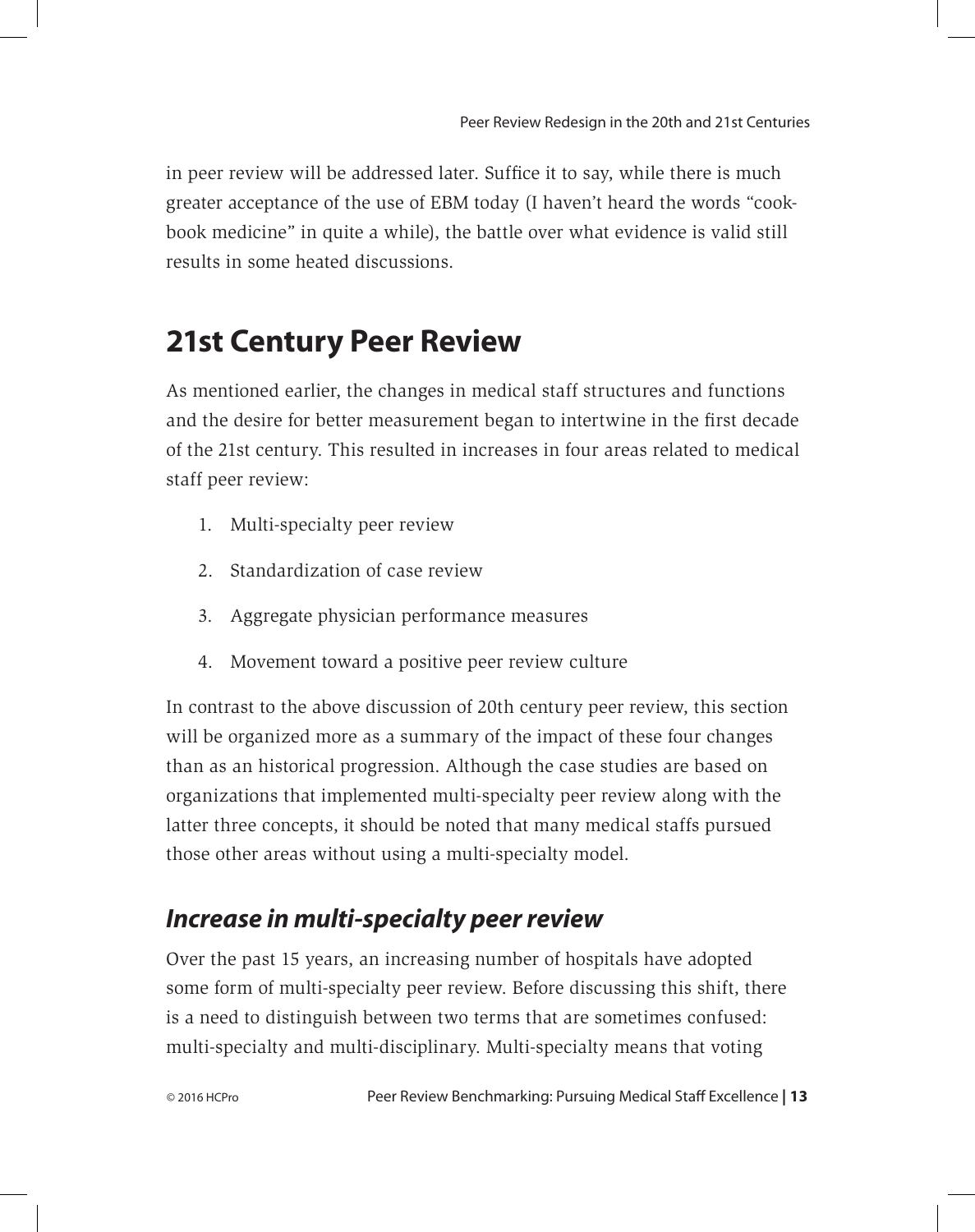committee members are physicians from various specialties. Multi-disciplinary means that voting members are from different disciplines (e.g., physician, nurse, physical therapist). Although multi-specialty peer review committees can greatly benefit from having a few nonvoting representatives from other disciplines to reduce professional bias, the model being discussed is multi-specialty peer review.

How prevalent in hospitals is multi-specialty peer review? Anecdotally, when I first started leading seminars on peer review for The Greeley Company in 2001, only about 10% of the attendees were using this model. By 2015, it was more than 70%. Although this is not meant to be a statistically accurate poll, it does reflect the significant shift toward this model, which I would estimate may represent in 40%–50% of hospitals today. In 2009, a survey of more than 1,800 physician hospital leaders by Edwards et al. reported that a multi-specialty process is the norm for peer review, and 27% note that it is used at least occasionally.

What has driven this change? First, as mentioned earlier, medical staffs were looking for ways to improve the efficiency of peer review by reducing the number of committees. Second, medical staff leaders were often frustrated by the variation in effectiveness of the department peer review committees. Third, as hospitalized patients became sicker with more complex needs, many medical staffs recognized that patient care requires greater collaboration among specialties, and department-based committees created a lack of resolution and delays in sending cases back and forth.

Who has driven this change? A number of consulting groups and individual consultants have worked with hospitals directly. In addition, many hospitals have implemented, or attempted to implement, some of this model through educational seminars and publications using variations on this model or by obtaining information from another hospital that has made this transition. The variability in design and implementation of the model tends to be greater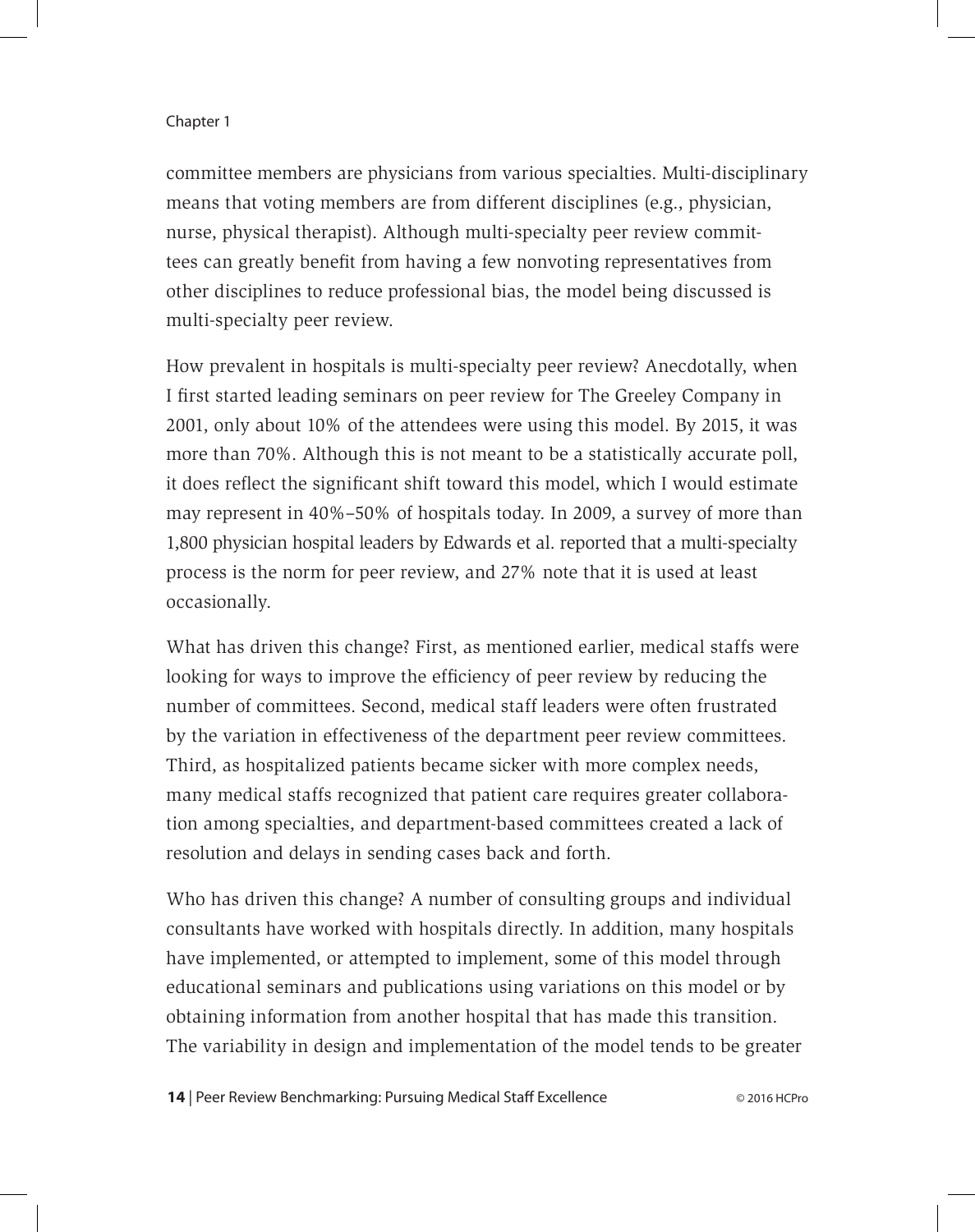when done through the internally directed approach rather than a consultantled approach.

Multi-specialty peer review has a number of advantages that address the common concerns of traditional specialty-based models, such as the following:

- **• Minimizes bias**: Because this model is multi-specialty, there is less individual and specialty bias. It brings multiple perspectives to the table during the evaluation process instead of adding them after the fact via a second department review or appeal to an oversight committee.
- **• Improves efficiency**: It reduces the number of physician participants required for peer review in an age with declining physician involvement in medical staff functions. It is also more efficient for support staff because they have fewer committees to support.
- **• Increases reliability**: With fewer committees, there are fewer reviewers to train, and as they work together over time, they normalize the evaluation process and increase reliability. It also removes the issue of variability because there is only one committee.

There are two main ways multi-specialty-based peer review can be structured:

- 1. Single, central multi-specialty committee
- 2. Multiple multi-specialty committees

Although the single committee model is most common, I have seen recently an increase in the use of the multiple committee model. Outlined below is a brief description of each. The case studies in Chapter 5 will provide examples of both.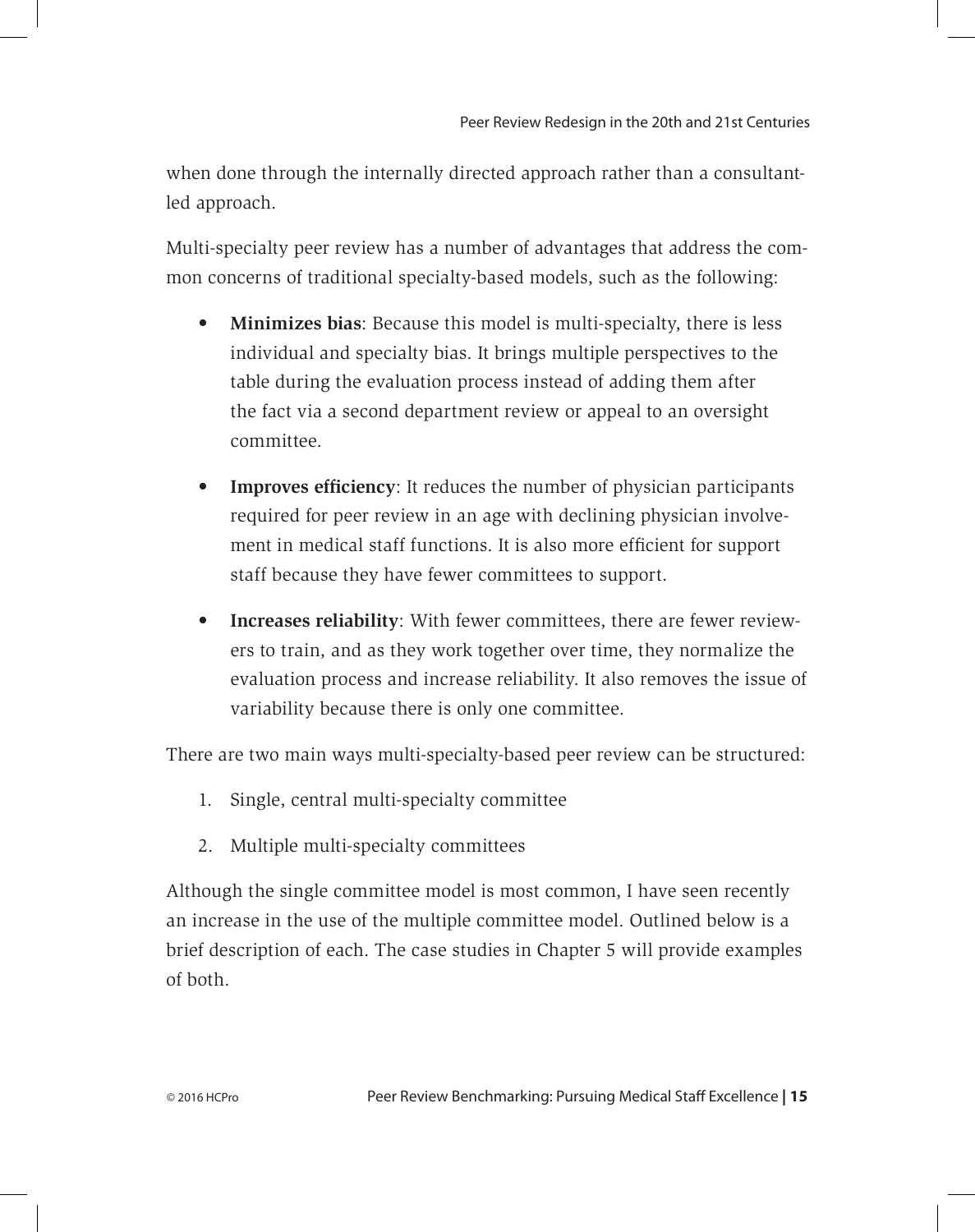# **Single multi-specialty peer review committee**

The single, multi-specialty peer review committee performs all case reviews and may also perform the oversight functions related to other measures of physician performance. Typically, the committee is composed of seven to nine physicians from different specialties or departments. The number of members can be greater, but the goal is not to have representation from every specialty. Rather it is to create a cadre of dedicated, clinically credible, and respected peer reviewers who are well trained in the peer review process. Thus, the terms of appointment tend to be longer (e.g., in the three-year range), with a staggering of the terms to provide more continuity of the process.

Peer review committee members act as the initial physician reviewers and typically are assigned cases on a rotating basis regardless of specialty, but if additional clinical expertise is needed, the reviewer or committee can request assistance from any specialist on the medical staff who the committee thinks would be most appropriate. The committee, however, makes all final determinations of appropriateness of care. As a single, centralized committee, it can look at all physicians involved in the care and their interactions in a single review. Additionally, many physicians enjoy the cross-disciplinary dialogue and learning, which increases participation.

In this model, the peer review committee typically makes recommendations regarding improvement strategies to the department chair, who is responsible for working with the physician under review on the actual improvement approach. This separates the evaluation portion of the peer review process from the action or implementation portion. This distinction is important because it preserves the responsibility to take action for elected medical staff leaders, including the department chairs and the officers of the medical executive committee (MEC), that is usually required by medical staff bylaws.

Although the single-committee model was originally thought to be best-suited for smaller hospitals, many medium-size hospitals (300–400 beds) and some

**16** | Peer Review Benchmarking: Pursuing Medical Staff Excellence © 2016 HCPro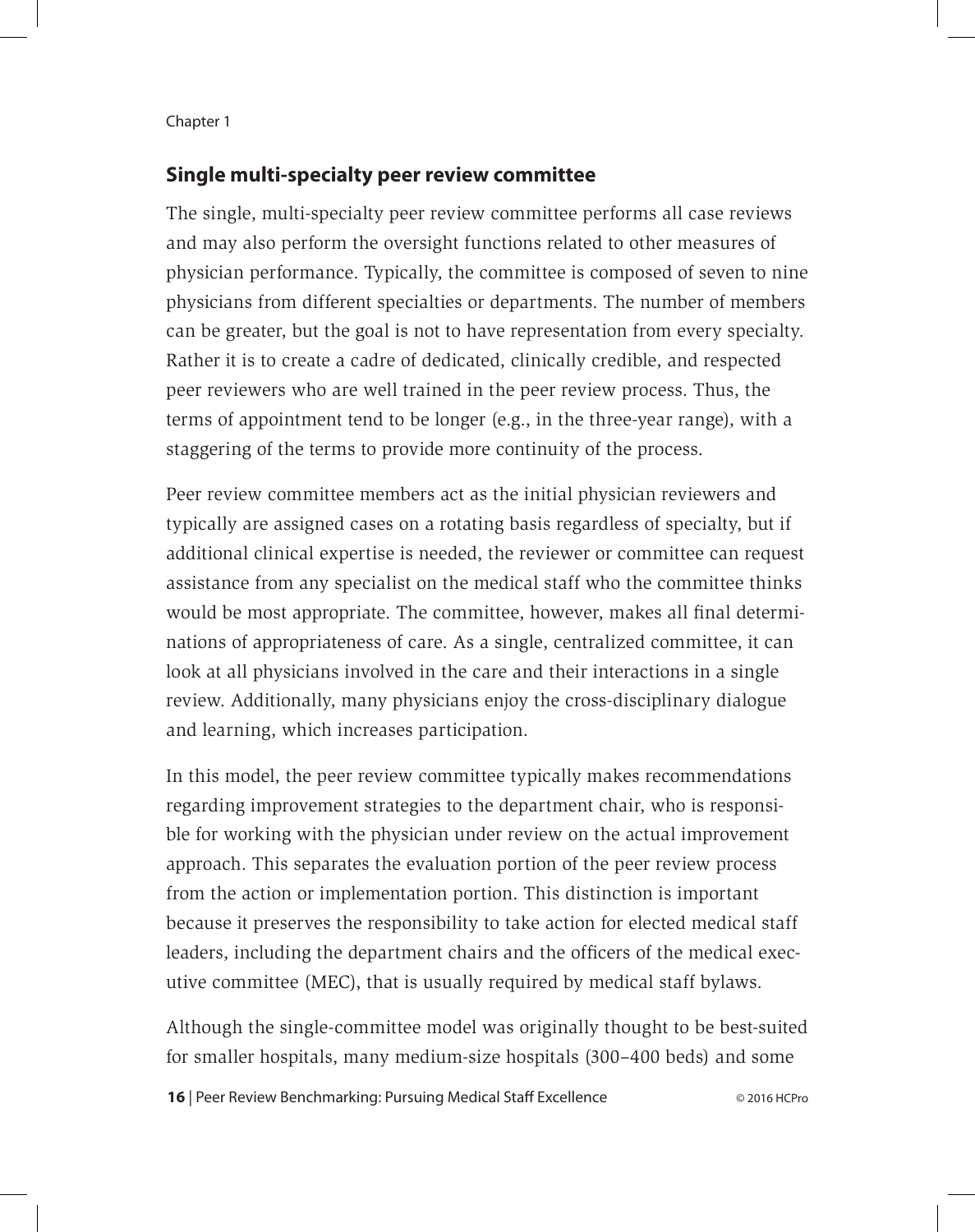large tertiary-care academic medical centers have also found it effective, as will be described in some of the case studies. There are pros and cons, as in any model, and a more detailed discussion about them can be found in *Effective Peer Review* (HCPro, 2013) and will be also addressed in the case studies in Chapter 5 of this book.

# **Multiple multi-specialty peer review committees**

Organizations that are attracted to the concept of multi-specialty review but concerned that the complexity of their services may make it too burdensome for a single committee, or that wish to enhance care collaboration in a more focused manner, have adopted the multiple multi-specialty committees model. Such peer review committees have multi-specialty representation but may be organized by service lines (e.g., cardiovascular, maternal/child, trauma), diseases (e.g., respiratory), units (e.g., intensive care, emergency services), or a combination of those categories. It also may result from combining many small departments into a larger committee (e.g., all medical specialties and subspecialties meet as a single committee). This model does result in some hospital-based departments (e.g., emergency medicine and anesthesiology) participating in several committees, such as a cardiovascular, maternal/child, or respiratory diseases peer review committee.

One variation of this model is to consolidate multiple committees into the same general specialty (e.g., a single surgical peer review committee for all surgery departments and subspecialties). Although this may appear to be multi-specialty on the surface, it is actually just a more efficient version of the specialty-based peer review committee model, since the "specialties" involved come from the same root specialty. It can become more truly multi-specialty if physicians from other root specialties are added to each committee (e.g., an emergency medicine physician is appointed to the surgery committee).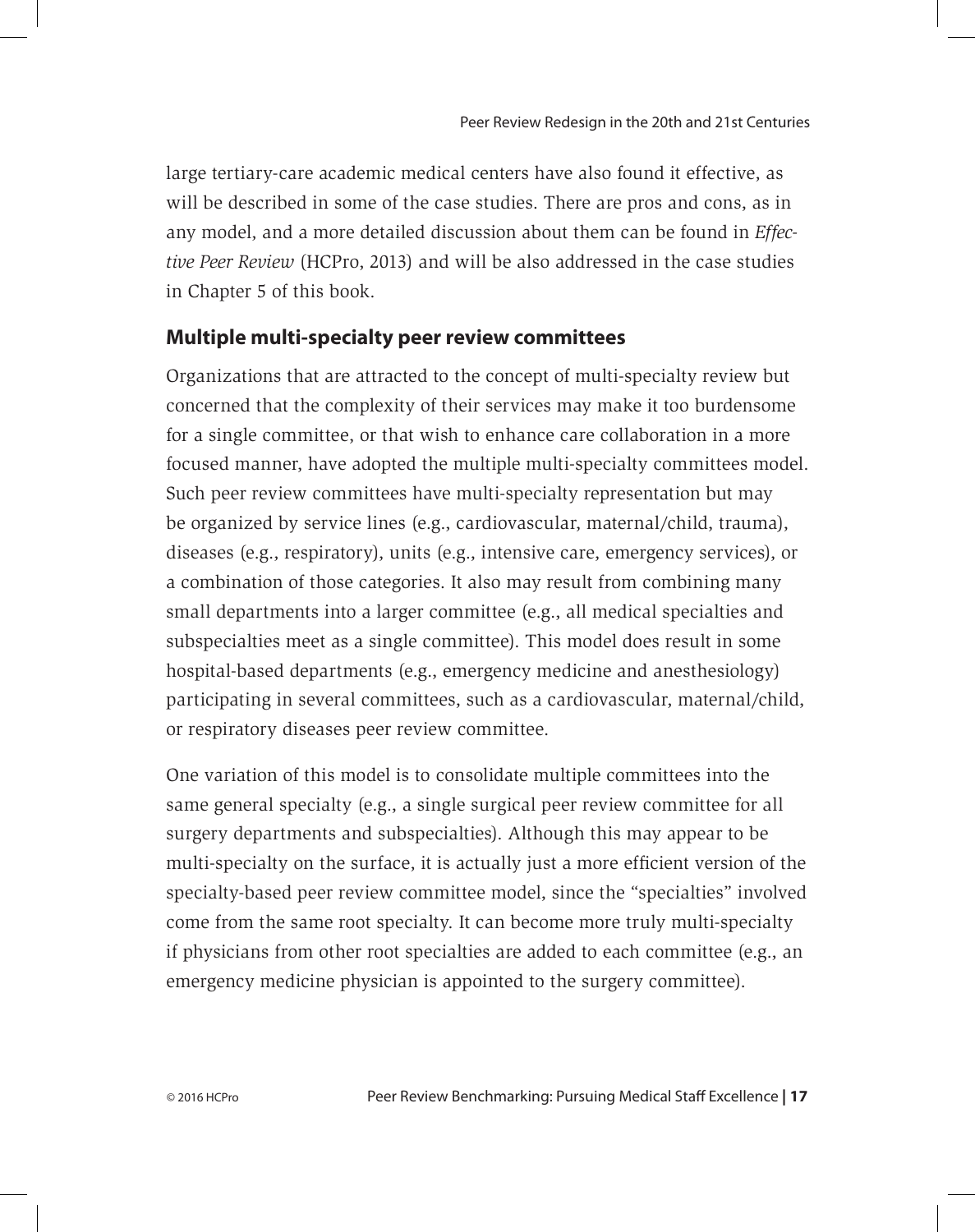# **Combined department committees and multi-specialty committee model**

Some medical staffs have been reluctant to abandon department committees but want to have a better forum for addressing cases involving multiple departments and ensuring consistency among the committees. To that end, they have established a multi-specialty oversight committee that can review cases involving more than one physician. Of course, this approach is not highly efficient, but it can be an initial step in moving toward a multi-specialty review committee in the face of strong department-based culture.

# *Increased standardization of case review*

As noted earlier, a driving factor for change in peer review was the variability seen in the case review ratings. As a result, a key change described in the case studies was the development of a more standardized approach to case identification, case rating systems, and structured case review formats. Let's look briefly at each of these.

Case identification is typically based on either referrals or screening worklists to find the cases that are potentially appropriate for physician review followed by a screening process led by peer review coordinators. As the case studies will discuss, hospitals varied in how they accomplished this goal prior to redesign. The common elements resulting from the redesign project were clear written review criteria, with more explicit inclusion and exclusion criteria, greater engagement of referral sources, and more judicious use of worklists.

Prior to redesign efforts, case rating systems were typically two-level systems: standard of care met or not met. As medical staffs began to seek more refinements in case ratings, many, including the ones in the case studies, moved away from "standard of care" terms to reduce the potential legal impression of peer review. They also moved to a three-level system to provide committees with a "gray zone" (e.g., appropriate, questionable, or inappropriate) that

**18** | Peer Review Benchmarking: Pursuing Medical Staff Excellence © 2016 HCPro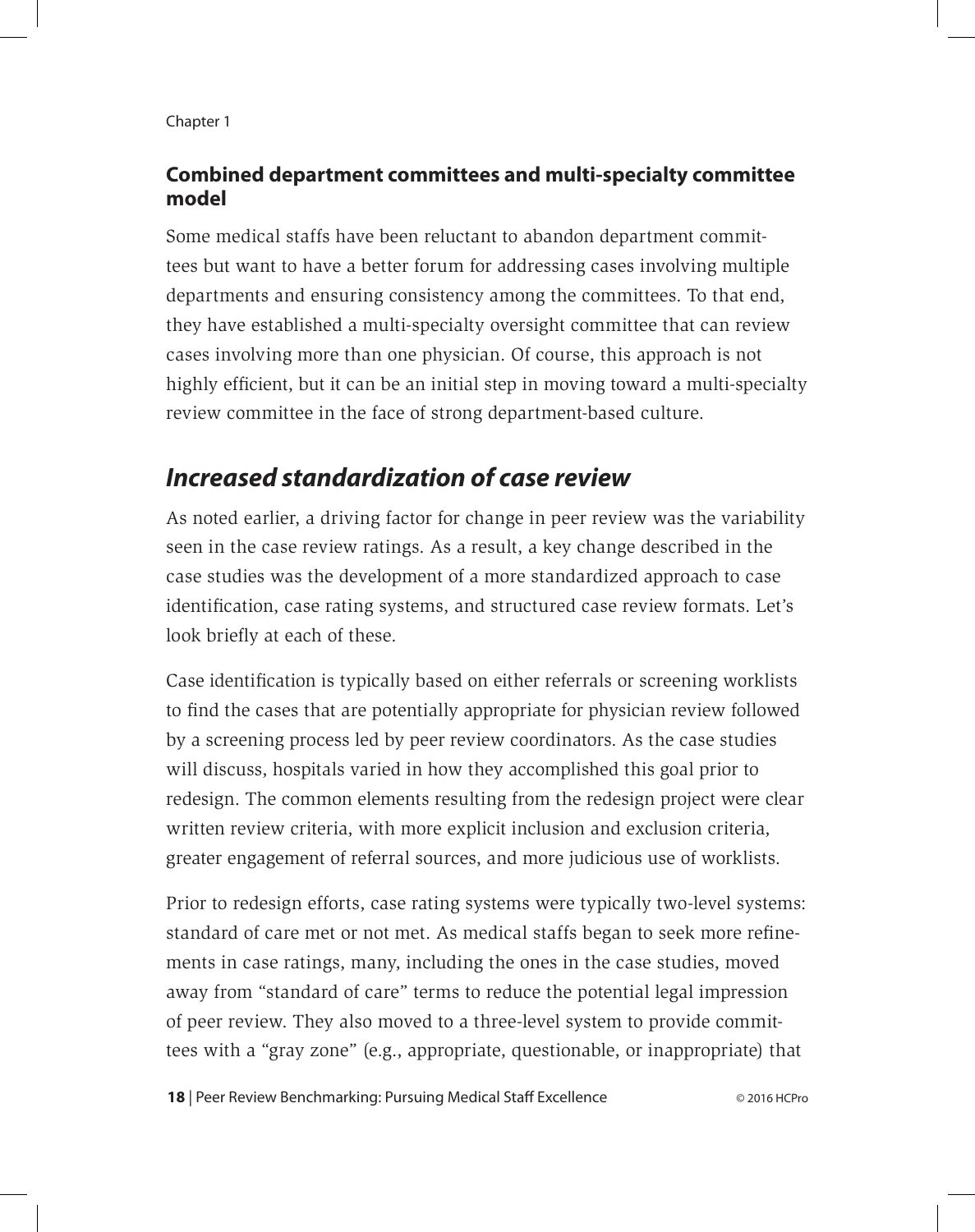recognized that improvement opportunities existed despite the care not falling under the strict medical legal definition that the standard of care was not met. More recently, the terms have been modified to focus more on improvement (e.g., care appropriate/acceptable, minor improvement opportunity, and major/significant improvement opportunity). This shift has been well received by their medical staffs.

Some organizations used systems with 4 to 7 levels, which typically incorporated system issues as part of the rating of physician care. Interestingly, in the past few years, one consulting organization began advocating for a "no level" system of "care appropriate" or "referral to department chair for improvement opportunity," but in reality, this approach was a two-level system that just avoided the "standard of care" term.

An important factor in case review standardization is reviewer interrater reliability. The adoption of more explicit case review forms provided a means for keeping reviewers focused on the key issues of the case. As the case studies will show, hardwiring key elements into the case review form had a great impact on reviewer constancy. Some of these elements were as follows:

- Focused questions to the physician reviewer
- Justification of rating regardless of level
- Documentation rating separate from care rating
- Exemplary practice identification
- System issue identification
- Referral of topics to the CME committee for future programs

In addition to these changes, a number of medical staffs have incorporated into their peer review forms methods to evaluate causes of error, potential harm, and individual culpability. These approaches will be discussed in Chapter 2.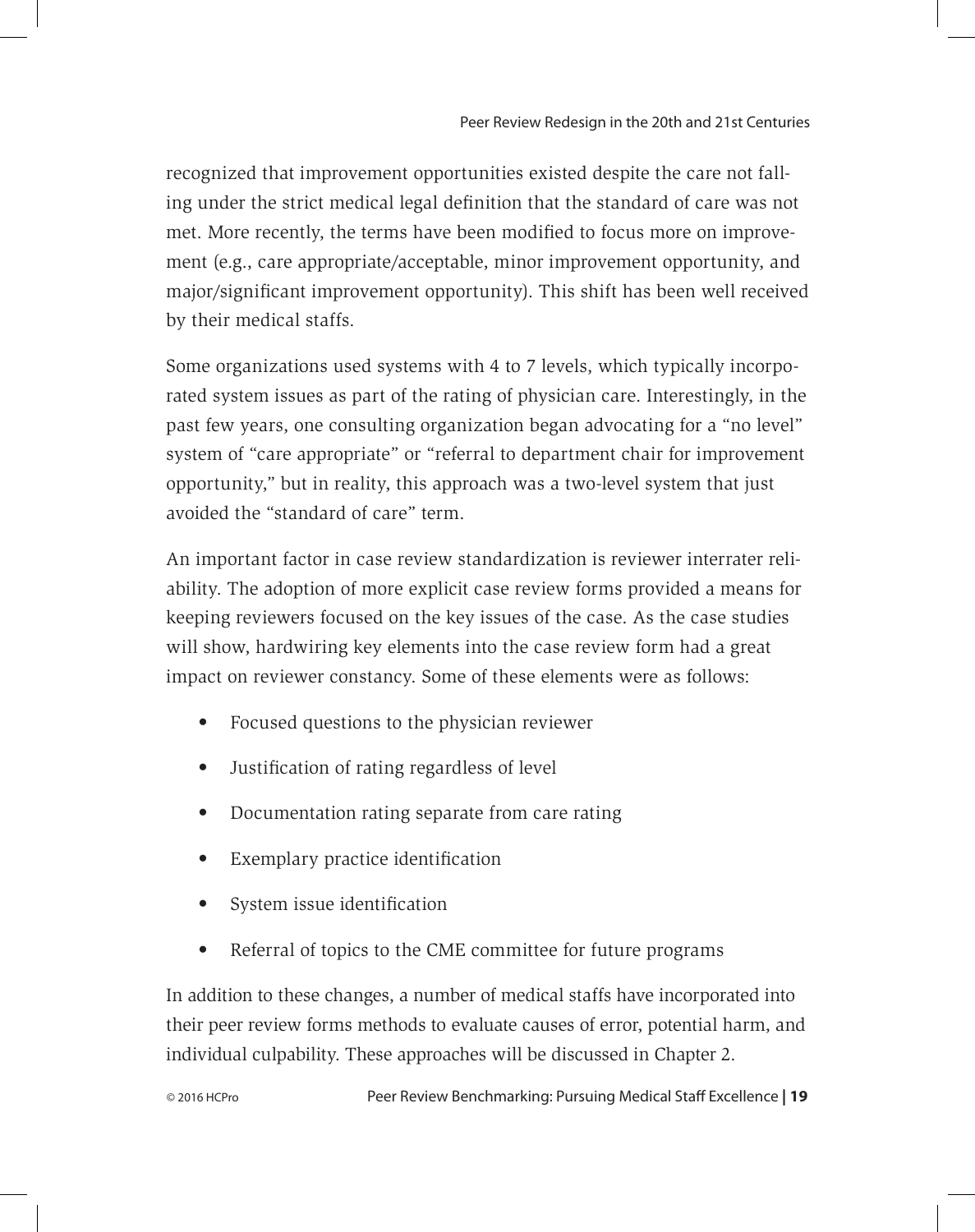# *Increased aggregate physician performance measures*

A third change was expanding the use of aggregate measures of physician performance instead of solely relying on case reviews. The goal was to reduce the burden of case review on the multi-specialty committees and to increase fairness for the type of issue under evaluation. There are two types of indicators that are useful for this approach: rule indicators and rate indicators. Below is a brief description of these two types.

# **Rule indicators**

Rule indicators are based on the rules, standards, or generally recognized professional guidelines for the practice of medicine, and if such rules are not followed, the resulting noncompliance is unlikely to cause a patient harm. Rule indicators generally measure a process rather than an outcome because rules typically describe a policy or procedure to be followed. Non-physicians can obtain the information relatively objectively, so it does not require physician chart review. Physicians must be informed of every instance of noncompliance in a timely manner so that they have an opportunity to self-correct before a pattern develops. The medical staff establishes a target for the number of violations of a particular rule that would be considered excessive for the OPPE report and communicates that number, in advance, to all medical staff members.

The most common application of rule indicators has been to improve compliance with EBM-defined practices, either nationally via core measures or through medical staff adoption of standardized order sets or protocols. As core measure compliance nationally began to approach 95%, giving individual physicians their rate of compliance was not a useful way to increase compliance because they saw rates of 95% as implying that they were doing well when in reality a small number of cases of noncompliance could greatly affect the organization's ranking compared to national norms. The rule indicator approach was able to address those remaining misses on a more timely basis because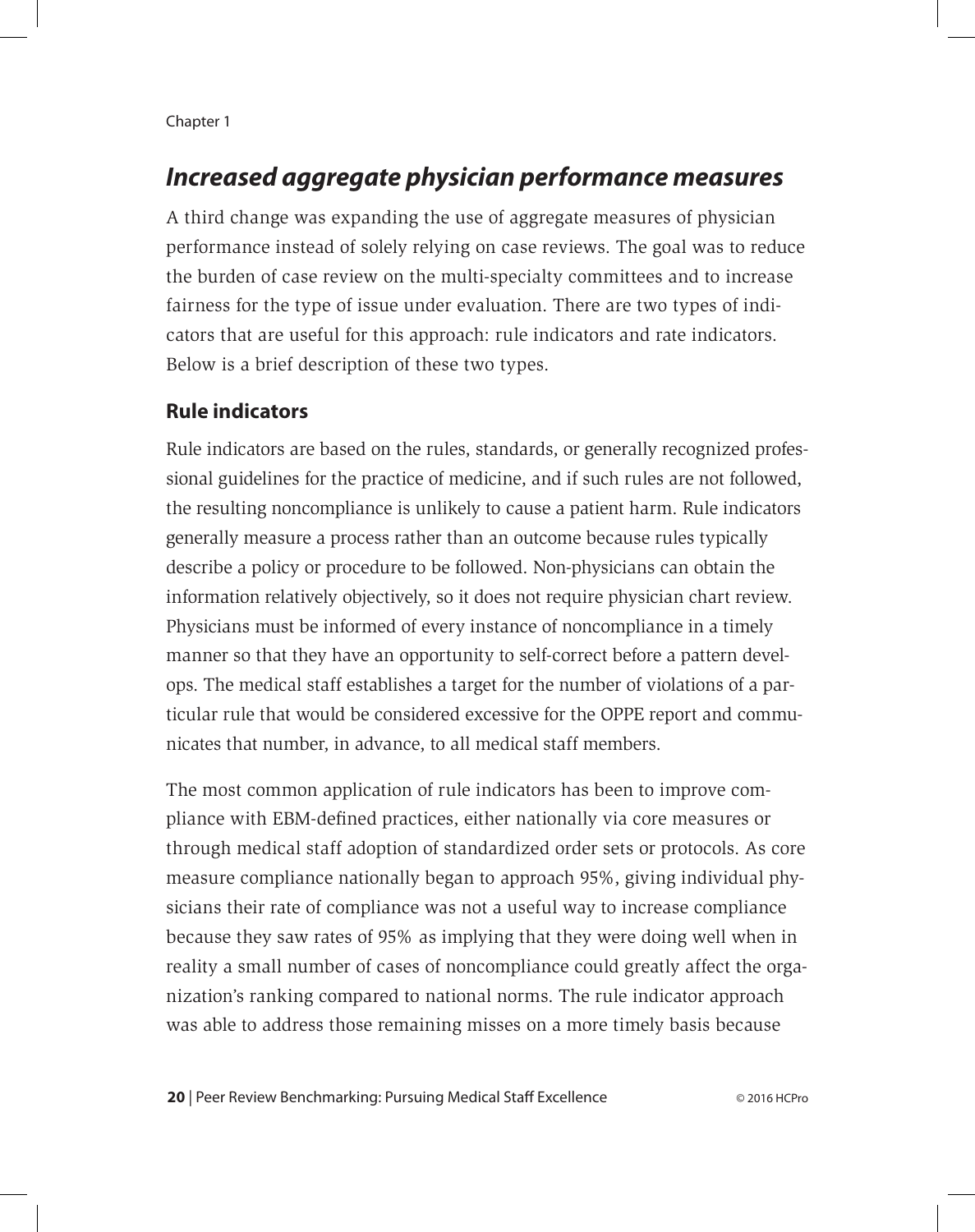each instance of noncompliance was communicated directly to the physician and targets were set at a low number of instances rather than a rate.

Ironically, the initial software from vendors for collecting core measure data did not include a data field for physician attribution, despite the fact that many of the core measures were addressing physician ordering practices. This shortcoming resulted from the fact that the software was designed for reporting hospital performance to CMS, and physician-specific data was not to be reported. In the mid-2000s, hospitals began to recognize that they were limited in their ability to improve physician performance without physicianspecific data and began to push vendors to add physician attribution fields where appropriate to the software.

# **Rate indicators**

Rate indicators measure the number of events that have occurred compared to the number of opportunities for that event to have occurred. Thus, a rate indicator has a numerator and a denominator and can be expressed as a percentage, frequency, average, rank, or ratio. Rate indicators measure both processes and outcomes. Rate indicators ask whether the frequency of an adverse outcome or a failed process is different from established expectations and can reduce the bias of case review for events that have reasonable likelihood of occurrence for any physician. Thus, rate indicators level the playing field by adjusting for physician volume.

Rate indicators are more efficient and objective than case review because they do not require physician reviewers to comb through individual charts to obtain the data. Rather, hospital staff or hospital information systems collect the data for the appropriate physician leader or committee to evaluate. Finally, rate indicators lend themselves easily to statistical analysis and to risk adjustment for adverse outcomes.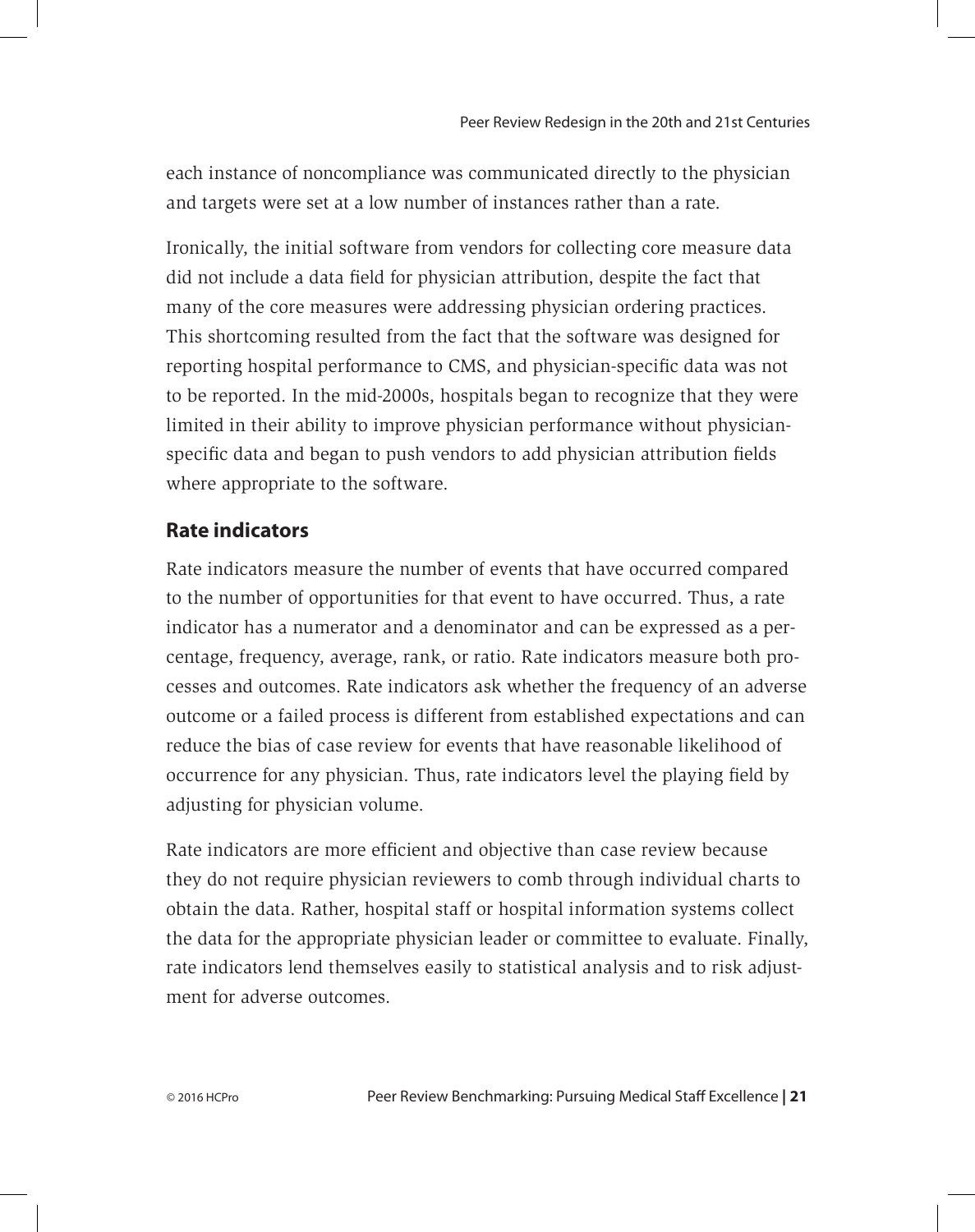# **Rule and rate indicators and OPPE**

The use of aggregate data by medical staffs was being adopted as a best practice long before it became a TJC regulatory requirement in 2007. In fact, hospitals that had undergone peer review redesign prior to 2007 were often well positioned to incorporate OPPE into their peer review program. That said, OPPE clearly moved the use of aggregate physician performance data from voluntary best practice to a required system. As will be noted in the case studies, the limitations then and even today are related to data availability.

The other positive aspect of OPPE was TJC's adoption of the Accreditation Council for Graduate Medical Education (ACGME) framework for the six core competencies. This provided a common framework for evaluating physician competency. Prior to that time, most medical staffs had no framework for helping define relevant performance measures, although a number had adopted variations of the physician expectations framework introduced by the American College of Physician Executives.

With TJC's introduction of OPPE, the conflict within the hospital field regarding broad vs. proscriptive standards resurfaced in two areas. First, the OPPE standards required each hospital to figure out what indicators to put on its OPPE reports. This requirement was necessary because, despite CMS standardization of data collection at the hospital level for indicators such as core measures, the data vendors that hospitals were required to use to collect and submit data to CMS had markedly different systems to collect and analyze data at the individual physician level. Second, although it adopted the six core competencies from the ACGME, TJC had not tested what types of data applied to each competency for hospital attending physicians. As a result of the vagueness of the OPPE standards, TJC surveyors did not intensely evaluate the implementation of OPPE, and many hospitals have been able to get by without an effective application of this tool.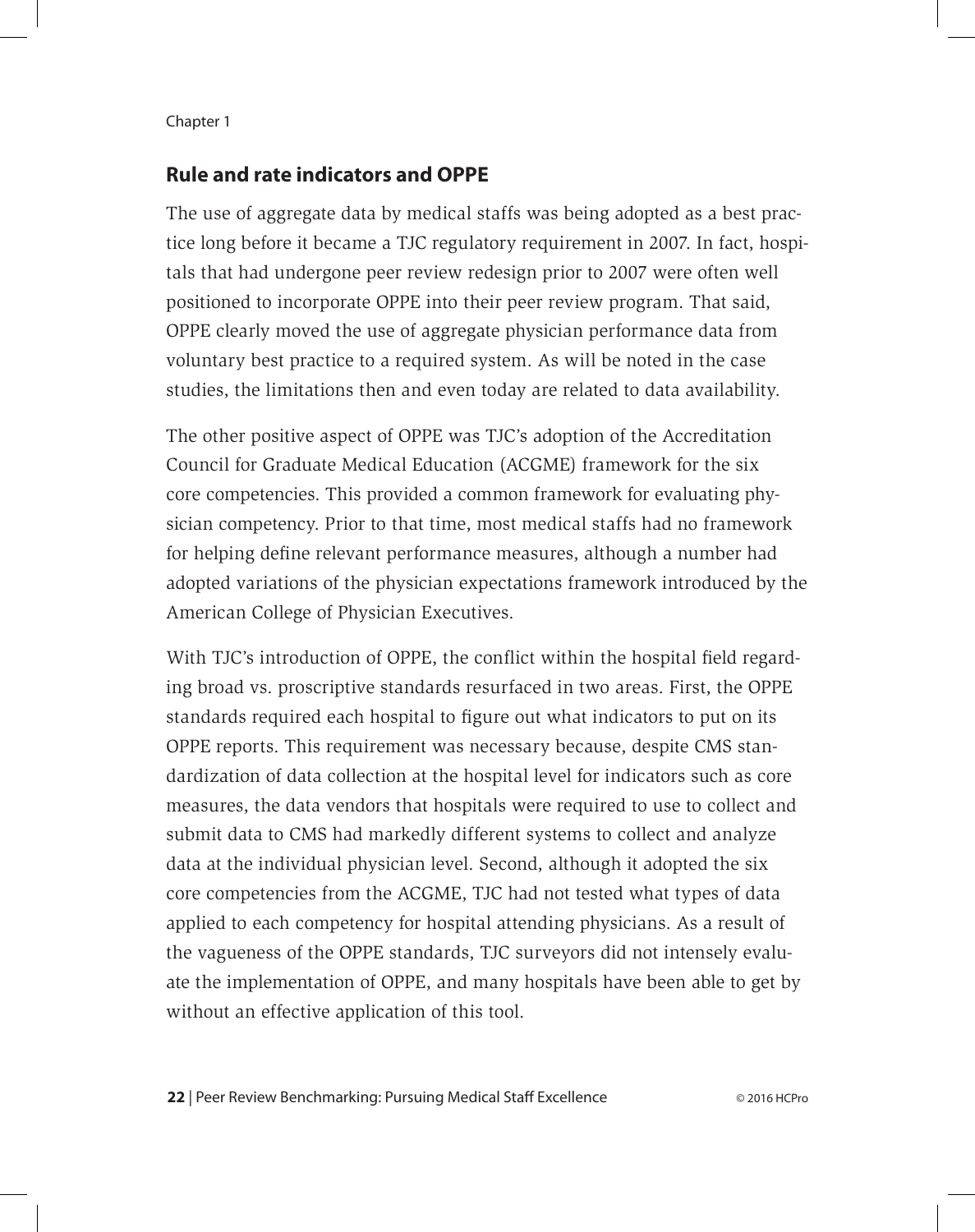Since before the 21st century, peer review was almost exclusively based on case review, one question that had to be addressed in peer review redesign efforts was what group would oversee the use of aggregate data. In the early 2000s, when the use of aggregate data was gaining traction, the scope of the multi-disciplinary committee typically included oversight of rule and rate measures as well as conducting case review. However, at that time, there was a relatively small amount of rule and rate data. With the initiation of OPPE and the increase of performance data, this became more burdensome for these committees, and a number of them shifted the oversight of aggregate data for OPPE to the credentials committee or to a separate physician data council.

In the past 10 years, the proliferation of clinically relevant data systems through mining data either from claims data or the electronic health record clearly is the major factor driving the ability to produce the OPPE reports that TJC standards hoped for. Unfortunately, the promise of a data-driven environment for peer review is still unfulfilled for many hospitals.

# **Movement Toward a Positive Peer Review Culture**

Over the past 15 years, physician leaders have often expressed the desire to make peer review less punitive. Key practices that allowed for this shift were the increased standardization of case review and use of aggregate data that increased the inherent fairness of peer review, and the hospital performance improvement and patient safety movements that provided new ideas for helping physicians improve. Chapter 2 describes in detail the influence of culture on peer review, and the case studies in Chapter 5 describe the impact of these cultural changes.

Despite Shakespeare's line from Romeo and Juliet "What's in a name? That which we call a rose by any other name would smell as sweet," words do

© 2016 HCPro Peer Review Benchmarking: Pursuing Medical Staff Excellence **| 23**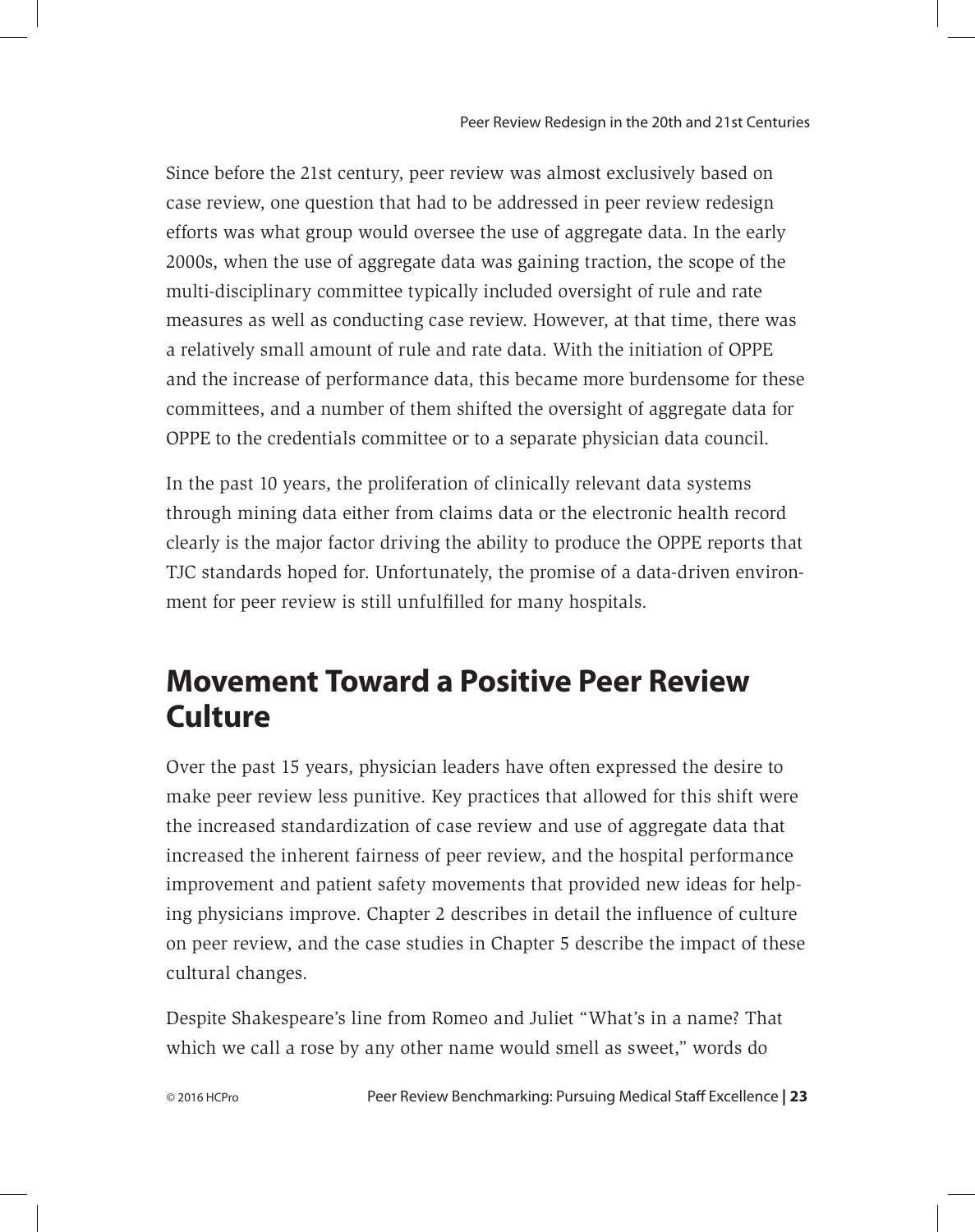have an impact on culture. An interesting byproduct of medical staffs' desire for physicians to perceive peer review as less punitive was to adopt new names for the redesigned peer review committee. Examples of this approach included Physician (or Practitioner) Excellence Committee, Physician (or Practitioner) Evaluation Committee, and Professional Practice Committee.

Hopefully, the preceding overview will provide a common perspective on the remaining chapters of this book.